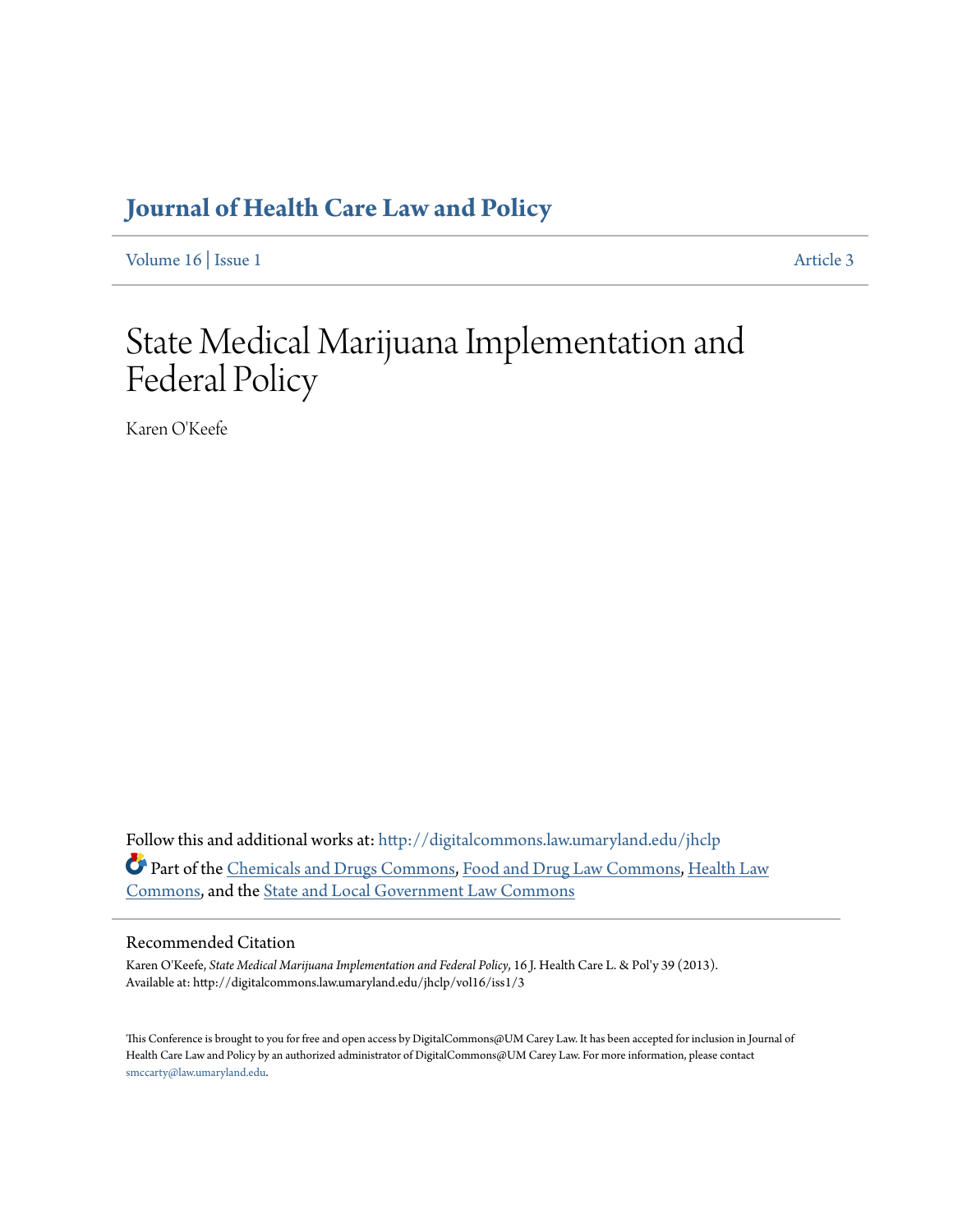# **STATE MEDICAL MARIJUANA IMPLEMENTATION AND FEDERAL POLICY**

#### KAREN O'KEEFE\*

Since 1996, eighteen states and the District of Columbia have enacted laws removing their own criminal sanctions for qualifying patients possessing marijuana for medical purposes and for cultivation of marijuana by qualifying patients, dispensaries, or both.<sup>1</sup> Polling shows that more than seventy percent of Americans support allowing the use of medical marijuana with doctors' approval, so it is expected that the number of medical marijuana states will continue to grow.<sup>2</sup> Meanwhile, with the exception of approved research, the medical use of marijuana remains illegal under federal law.<sup>3</sup>

2. PEW RESEARCH CTR., BROAD PUBLIC SUPPORT FOR LEGALIZING MEDICAL MARIJUANA 1 (2010), *available at* http://www.people-press.org/files/legacy-pdf/602.pdf.

3*. Compare* 21 U.S.C. §§ 812(b), (c) (2011) (defining Schedule 1 controlled substances and classifying marijuana as such), 21 U.S.C.  $\S$  841(a)(1) (prohibiting the manufacture, distribution, dispensing, and possession of controlled substances), *and* 21 U.S.C. § 844(a) (2011) (imposing civil sanctions for possession of small amounts of controlled substances), *with* 21 U.S.C. § 823(f) (2011) (providing that health care practitioners who wish to conduct research on Schedule 1 controlled substances shall apply to the Secretary of Health and Human Services for such registration), *and* United

Copyright © 2013 by Karen O'Keefe.

<sup>\*</sup> Director of State Policies, Marijuana Policy Project. J.D., Loyola University College of Law (New Orleans).

<sup>1.</sup> Alaska, Arizona, California, Colorado, Connecticut, Delaware, the District of Columbia, Hawaii, Maine, Massachusetts, Michigan, Montana, Nevada, New Jersey, Oregon, Rhode Island, Vermont, and Washington have enacted such laws. ALASKA STAT. § 17.37 (2010); ARIZ. REV. STAT. ANN. §§ 36-2801–19 (Supp. 2012); CAL. HEALTH & SAFETY CODE § 11362.5 (West 2007), § 11362.7– .9; COLO. CONST. art. XVIII, § 14; COLO. REV. STAT. ANN. §§ 12-43.3-101–106 (West 2012), § 18-18- 406.3 (West 2012), § 25-1.5-106 (West 2012); 2012 Conn. Acts 55 (Reg Sess.); DEL. CODE ANN. tit. 16, §§ 4901a–4926a (2011); D.C. CODE §§ 7-1671 (Supp. 2012); HAW. REV. STAT. ANN. §§ 329-121–128 (LexisNexis 2008 & Supp. 2011); ME. REV. STAT. ANN. tit. 22, §§ 2421–2430-B (Supp. 2011); 2012 Mass. Legis. Serv. 369 (West); MICH. COMP. LAWS ANN. §§ 333.26421–.26430 (West Supp. 2012); MONT. CODE ANN. §§ 50-46-301–344 (2011); NEV. CONST. art IV, § 38; NEV. REV. STAT. ANN. §§ 453A.010–.810 (LexisNexis Supp. 2011); N.J. STAT. ANN. §§ 24:6I-1–16 (West Supp. 2012); N.M. STAT. ANN. §§ 26-2B-1–7 (LexisNexis Supp. 2011); OR. REV. STAT. ANN. §§ 475.300–.346 (2011); R.I. GEN. LAWS §§ 21-28.6-1–12 (2011); VT. STAT. ANN. tit. 18, §§ 4472–74l (LexisNexis Supp. 2012); WASH. REV. CODE ANN. §§ 69.51A.005–.903 (West 2012). In addition, Maryland has a law that does not include home cultivation or dispensary access to medical marijuana, but that does include a defense for simple possession. MD. CODE ANN., CRIM. LAW  $\S$  5-601(c)(3)(iii) (West Supp. 2012). The Maryland General Assembly also recently passed legislation allowing for some medical centers to distribute medical marijuana. H.B. 1101, 433rd Leg., 1st Sess. (Md. 2013).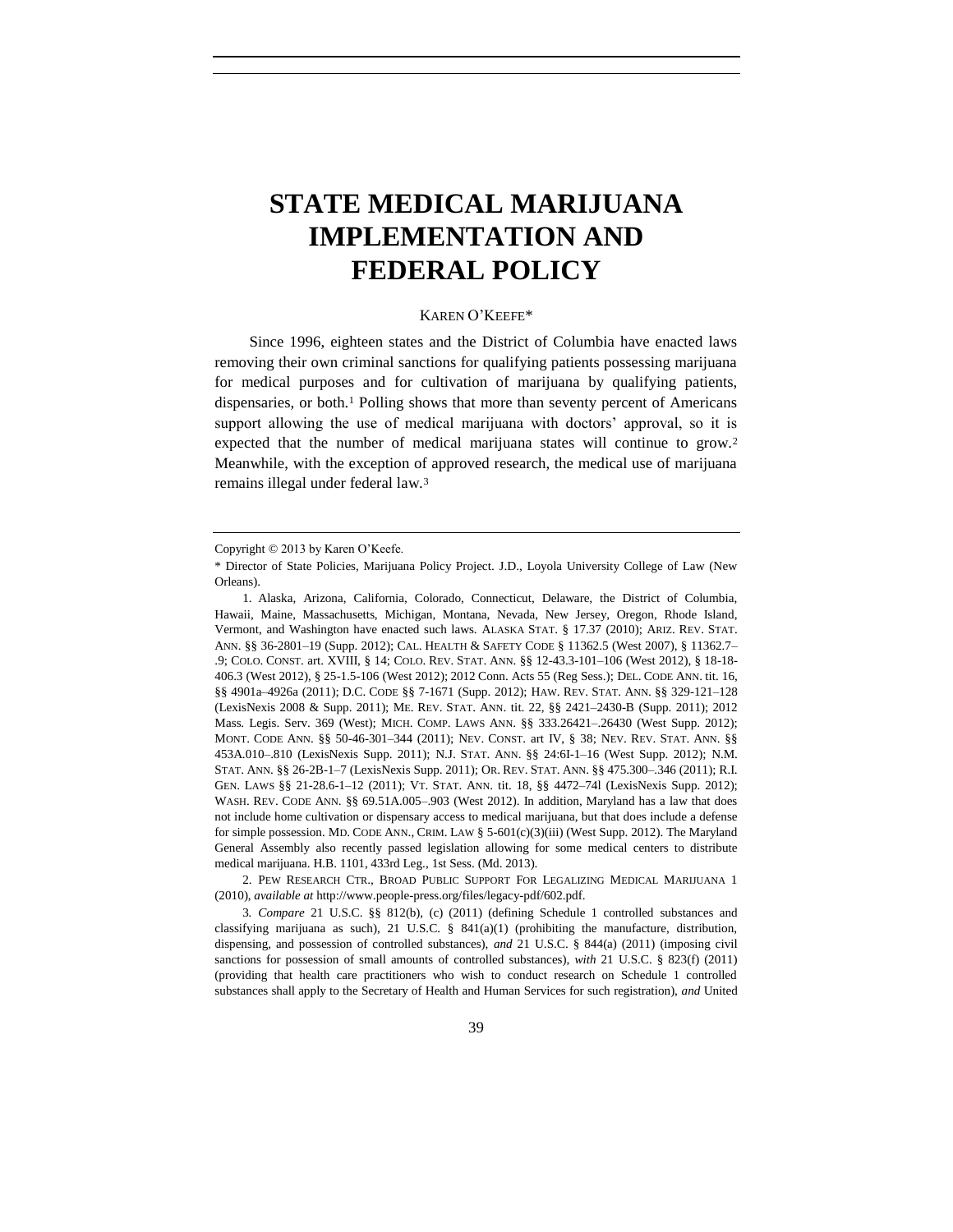This paper will review efforts to reschedule marijuana under federal law, and explore the development and evolution of state medical marijuana laws and how federal law and policy has affected states' medical marijuana policies over the years. In Part I, this paper explores how federal policy generally hinders research and advancement in the field of medical marijuana. Part II reviews states' efforts in the 1970s and 1980s to allow the medical use of marijuana and how federal policies led to most of those efforts failing to provide legal protections or access to patients who could benefit from medical marijuana. Finally, Part III examines medical marijuana laws that have passed since 1996, including how those state laws have handled the question of medical marijuana access and how those efforts have been affected by shifting federal policies. The conclusion examines ways federal policy can be changed to better protect patients and providers, while ensuring states are comfortable moving forward with regulatory regimes.

# I. FEDERAL POLICY GENERALLY PROHIBITS MEDICAL MARIJUANA AND HINDERS RESEARCH

Although marijuana has been used for medical purposes for millennia,<sup>4</sup> Congress classified it in the most restrictive category under the Controlled Substances Act (CSA)—Schedule I—meaning marijuana is classified as having "no currently accepted medical use in treatment in the United States," a high potential for abuse, and "a lack of accepted safety for use  $\dots$  under medical supervision."5

The CSA gives the United States Attorney General the power to reclassify marijuana, which would pave the way for it to be prescribed, if the Attorney General finds it does not meet the requirements for inclusion as a Schedule I drug.<sup>6</sup> The Attorney General subsequently delegated this power to the Drug Enforcement Administration (DEA) Administrator.<sup>7</sup> In 1988, DEA Administrative Law Judge Francis Young issued a recommended decision in favor of a petition to reschedule marijuana, finding:

The evidence in this record clearly shows that marijuana has been accepted as capable of relieving the distress of great numbers of very ill people, and doing so with safety under medical supervision. It would be unreasonable, arbitrary and capricious for DEA to continue

States v. Oakland Cannabis Buyers' Coop., 532 U.S. 483, 490 (2001) (noting that only governmentapproved research projects are exempt from the federal prohibition against use of marijuana).

<sup>4.</sup> Sunil K. Aggarwal et al., *Medicinal Use of Cannabis in the United States: Historical Perspectives, Current Trends, and Future Directions*, 5 J. OPIOID MGMT. 153, 157 (2009) (noting that the medicinal use of marijuana was first recorded by the Chinese in 2737 BCE and introduced to Western medicine in 1839).

<sup>5.</sup> 21 U.S.C. § 812(b)(1), (c) (2011).

<sup>6.</sup> 21 U.S.C. § 811(a) (2011).

<sup>7</sup>*. Id. See also* Alliance for Cannabis Therapeutics v. Drug Enforcement Admin., 15 F.3d 1131, 1133 (D.C. Cir. 1994).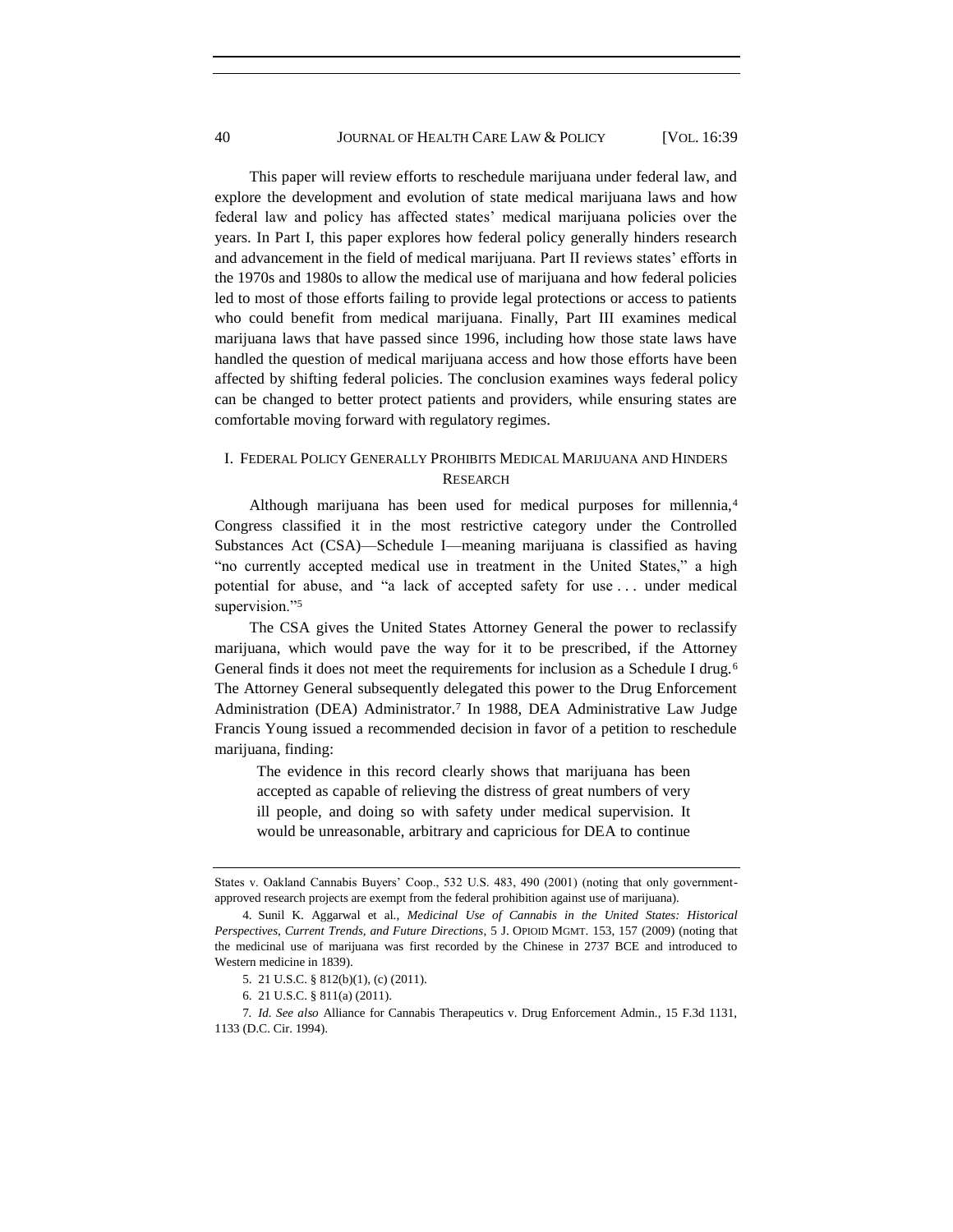#### 2013] STATE IMPLEMENTATION & FEDERAL POLICY 41

to stand between those sufferers and the benefits of this substance in light of the evidence in this record.<sup>8</sup>

DEA Administrator Robert Bonner rejected Judge Young's recommended decision, leaving marijuana classified under Schedule I.<sup>9</sup> In 1994, the D.C. Circuit Court of Appeals upheld Bonner's decision, finding that his interpretation of the CSA was reasonable.<sup>10</sup> Bonner created a new five-part analysis for determining whether a substance has currently accepted medical use and cited witnesses' purported heavy reliance on anecdotal reports rather than scientific studies.<sup>11</sup>

The Coalition for Rescheduling Cannabis filed a new petition in October 2002 requesting rulemaking to reschedule marijuana.<sup>12</sup> On June 21, 2011, the DEA rejected that petition, basing the decision on a 2006 review by the Food and Drug Administration (FDA) and Department of Health and Human Services (HHS), which found that "[m]arijuana continues to meet the three criteria for placing a substance in Schedule I of the CSA," because the drug, "has a high potential for abuse, has no currently accepted medical use in treatment in the United States, and has a lack of accepted level of safety for use under medical supervision."<sup>13</sup> Since 1994, additional studies have been conducted on the medical efficacy of marijuana, including several that were published after the 2006 review by researchers at the Center for Medicinal Cannabis Research.<sup>14</sup> The D.C. Court of Appeals upheld the DEA's decision on January 22, 2012.<sup>15</sup>

10*. Alliance for Cannabis Therapeutics*, 15 F.3d at 1137 (reasoning that the Administrator's decision was explicitly supported by "the testimony of numerous experts that marijuana's medicinal value has never been proven in sound scientific studies" and that the Administrator correctly gave more weight to the expert testimony in light of the CSA's demand for "rigorous scientific proof").

12. Denial of Petition To Initiate Proceedings To Reschedule Marijuana, 76 Fed. Reg. 40552 (Jul. 8, 2011).

<span id="page-3-1"></span><span id="page-3-0"></span><sup>8.</sup> ALJ's Opinion and Recommended Ruling, In re Marijuana Rescheduling Petition, Docket No. 86-22 (Drug Enforcement Admin. Sept. 6, 1988).

<sup>9.</sup> Marijuana Scheduling Petition; Denial of Petition; Remand, 57 Fed. Reg. 10499, 10503 (Mar. 26, 1992). After reviewing the evidence which formed the basis for Young's decision, the DEA Administrator concluded that, "[b]eyond doubt, the claims that marijuana is medicine are false, dangerous and cruel." *Id.* 

<sup>11.</sup> Marijuana Scheduling Petition, 57 Fed. Reg. at 10506 (determining whether a substance has a currently accepted medical use by analyzing whether a drug's medical use possesses all five necessary elements: 1) "The Drug's Chemistry Must Be Known and Reproducible," 2) "There Must Be Adequate Safety Studies," 3) "There Must Be Adequate and Well-Controlled Studies Proving Efficacy," 4) "The Drug Must Be Accepted by Qualified Experts," and 5) "The Scientific Evidence Must Be Widely Available").

<sup>13</sup>*. Id.*

<sup>14.</sup> CTR. FOR MED. CANNABIS RESEARCH, REPORT TO THE LEGISLATURE AND GOVERNOR OF THE STATE OF CALIFORNIA 2–3 (2010), *available at* http://www.cmcr.ucsd.edu/images/ pdfs/CMCR\_REPORT\_FEB17.pdf. The results of some of the studies conducted suggest that marijuana may benefit patients who do not respond to other therapies. *Id.*

<sup>15.</sup> Americans for Safe Access v. Drug Enforcement Admin., 706 F.3d 438, 442 (D.C. Cir. Jan. 22, 2013) (upholding the determination by DHHS that there were not enough "adequate and well-controlled studies demonstrating efficacy"). Despite 200 peer-reviewed studies, the Court found the evidence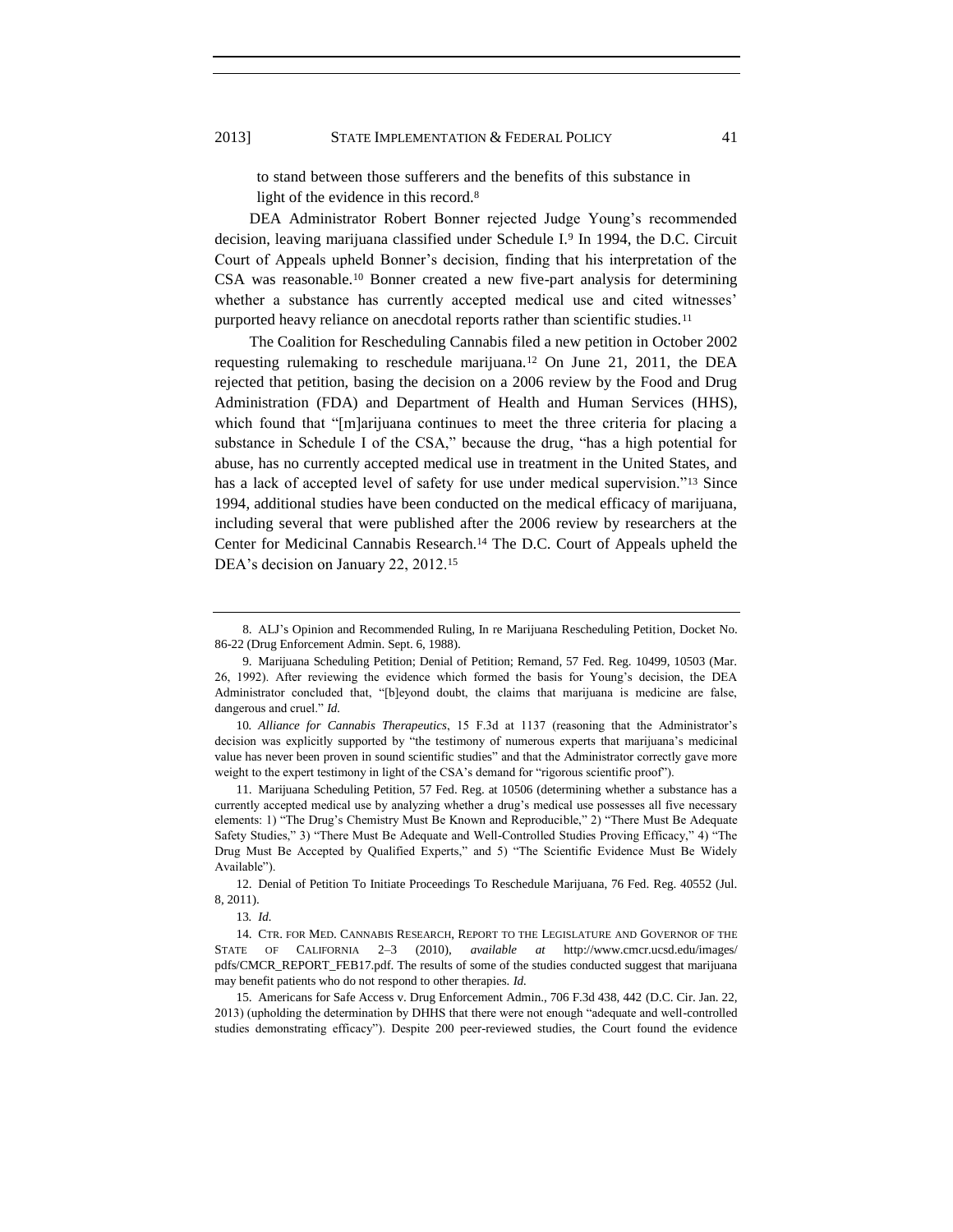On November 30, 2011, Washington's then-Governor, Christine Gregoire, and Rhode Island Governor Lincoln Chafee filed a petition requesting that the DEA open rule-making to reschedule marijuana to Schedule II, which is still pending.<sup>16</sup> Their petition argued that "it is clear that the long-standing classification of medical use of cannabis in the United States as an illegal Schedule I substance is fundamentally wrong and should be changed."<sup>17</sup>

<span id="page-4-0"></span>While there is a significant body of research on marijuana's efficacy and safety profile, federal policies, including a federal monopoly on marijuana available for research, have interfered with some research that could support rescheduling. The American College of Physicians noted in a 2008 position paper, "research expansion has been hindered by a complicated federal approval process [and] limited availability of research-grade marijuana."<sup>18</sup> The federal government only allows marijuana to be acquired for research from the University of Mississippi, which produces marijuana pursuant to an exclusive contract for the National Institute on Drug Abuse (NIDA).<sup>19</sup> NIDA has refused to provide marijuana to some studies that received approval from the FDA, resulting in some researchers with DEA registrations who are unable to conduct their research.<sup>20</sup>

Since 2001, Professor Lyle Craker of the University of Massachusetts-Amherst Medicinal Plant Program has sought a registration to produce marijuana for federally approved research.<sup>21</sup> In 2007, DEA Administrative Law Judge Mary Ellen Bittner issued a recommended decision that the DEA grant Professor Craker a registration, finding that doing so was in the public interest and that the current supply of marijuana was inadequate for research needs.<sup>22</sup> On January 14, 2009 then-deputy administrator of the DEA, Michele Leonhart, rejected the

supporting marijuana's efficacy insufficient because the studies cited were not Phase II or III clinical trials with hundreds or thousands of participants). *Id.* at 450–51.

<sup>16.</sup> Letter from Lincoln D. Chafee, Governor of R.I. & Christine O. Gregoire, Governor of Wash., to Michele Leonhart, Administrator of the Drug Enforcement Admin. (Nov. 30, 2011) (on file with the Journal of Health Care Law & Policy) (arguing for the acceptance of medical use of cannabis based on the following factors:  $(1)$  actual and potential for abuse; (2) pharmacology; (3) other current scientific knowledge; (4) history and current pattern of abuse; (5) scope, duration, and significance of abuse; (6) public health risk; (7) psychic or physiological dependence liability; and (8) whether it is an immediate precursor of a controlled substance").

<sup>17</sup>*. Id.*

<sup>18.</sup> TIA TAYLOR, AM. COLL. PHYSICIANS, SUPPORTING RESEARCH INTO THE THERAPEUTIC ROLE OF MARIJUANA 1 (2008), *available at* http://www.acponline.org/advocacy/where\_we\_stand/other \_issues/medmarijuana.pdf.

<sup>19.</sup> Lyle E. Craker; Denial of Application, 74 Fed. Reg. 2101, 2104 (Jan. 14, 2009).

<sup>20.</sup> ALJ's Opinion and Recommended Ruling, *In re* Lyle E. Craker, Docket No. 05-16 at 84 (Drug Enforcement Admin. Feb. 12, 2007) ("NIDA's system for evaluating requests for marijuana for research has resulted in some researchers who hold DEA registrations and requisite approval from the Department of Health and Human Services being unable to conduct their research because NIDA has refused to provide them with marijuana.").

<sup>21</sup>*. Id.* at 3–4.

<sup>22</sup>*. Id.* at 85, 87.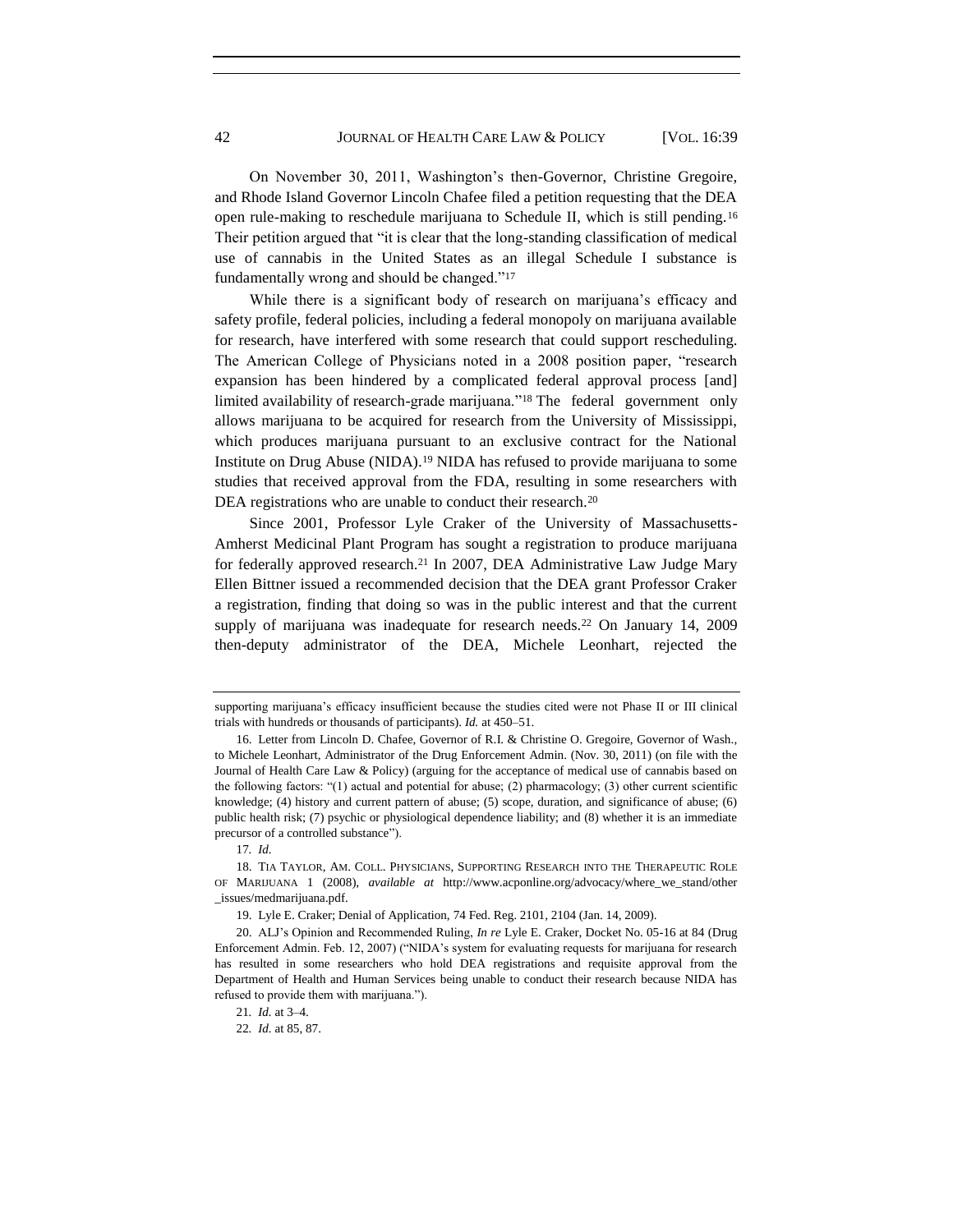recommended decision and denied Professor Craker the registration.<sup>23</sup> Professor Craker has appealed to the U.S. First Circuit Court of Appeals.<sup>24</sup>

### <span id="page-5-0"></span>II. FEDERAL POLICY AND EARLY STATE ATTEMPTS TO ALLOW MEDICAL **MARIJUANA**

The first attempts by states to allow the medical use of marijuana despite federal law were merely symbolic, ineffective, or relied on federal cooperation to be effective. From 1978 to 1991, thirty-four states enacted laws that in some way recognized the medical value of marijuana, but that are not currently providing patients with access or legal protection.<sup>25</sup>

One category of these laws provided that marijuana could be "prescribed."26 These laws were not effective because doctors could be sanctioned if they prescribed marijuana and pharmacies could not legally fill a prescription for marijuana due to federal law.<sup>27</sup>

Another type of early legislation was therapeutic research laws.<sup>28</sup> Some state therapeutic research laws were operational and received the necessary federal approval for relatively small-scale programs in the 1970s and 1980s.<sup>29</sup> The physicians and patients participating in the federally approved research were therefore protected under federal law.<sup>30</sup> Other programs were never operational.<sup>31</sup>

Given the difficulties researchers have sometimes had obtaining marijuana even for short-term, small-scale clinical trials with placebo controls, it is unlikely that the federal government would approve a therapeutic research program

26*. See, e.g.*, VA. CODE ANN. § 18.2-250.1 (2009) (providing that possession of marijuana is unlawful unless obtained through or because of "a valid prescription or order of a practitioner").

27*. See* 21 U.S.C. § 841 (2011) (prohibiting the manufacture, distribution, or dispensing of controlled substances); *cf.* Conant v. Walters, 309 F.3d 629, 634 (9th Cir. 2002) (explaining that the government may not revoke a doctor's license when she discusses the pros and cons of medical marijuana use with patients, but that a doctor does violate federal law by actually prescribing or dispensing marijuana).

28*. See, e.g.* N.Y. PUB. HEALTH LAW §3397-a (McKinney 2012) (establishing research programs in New York to study the therapeutic effects of marijuana use).

29*. See* Richard E. Musty & Rita Rossi, *Effects of Smoked Cannabis and Oral ∆9- Tetrahydrocannabinol on Nausea and Emesis After Cancer Chemotherapy: A Review of State Clinical Trials*, 1 J. CANNABIS THERAPEUTICS 29, 31–38 (2001) (reviewing clinical trials from six states where a total of 748 patients smoked marijuana before and after receiving cancer treatment and documenting the results of those six programs).

<sup>23.</sup> Lyle E. Craker; Denial of Application, 74 Fed. Reg. at 2133.

<sup>24.</sup> Craker v. Drug Enforcement Admin., No. 09-1220, 2011 WL 6741952, at \*1 (1st Cir. Dec. 15, 2011).

<sup>25</sup>*. See* RICHARD SCHMITZ & CHUCK THOMAS, MARIJUANA POL'Y PROJECT, STATE-BY-STATE MEDICAL MARIJUANA LAWS: HOW TO REMOVE THE THREAT OF ARREST, app.A (Robert Kampia ed., 2001), *available at* http://medicalmarijuana.procon.org/sourcefiles/state-by-state-guidelines-removethreat-of-arrest.pdf (illustrating the various types of enacted laws).

<sup>30</sup>*. Id.*

<sup>31</sup>*. See* SCHMITZ & THOMAS, *supra* not[e 25.](#page-5-0)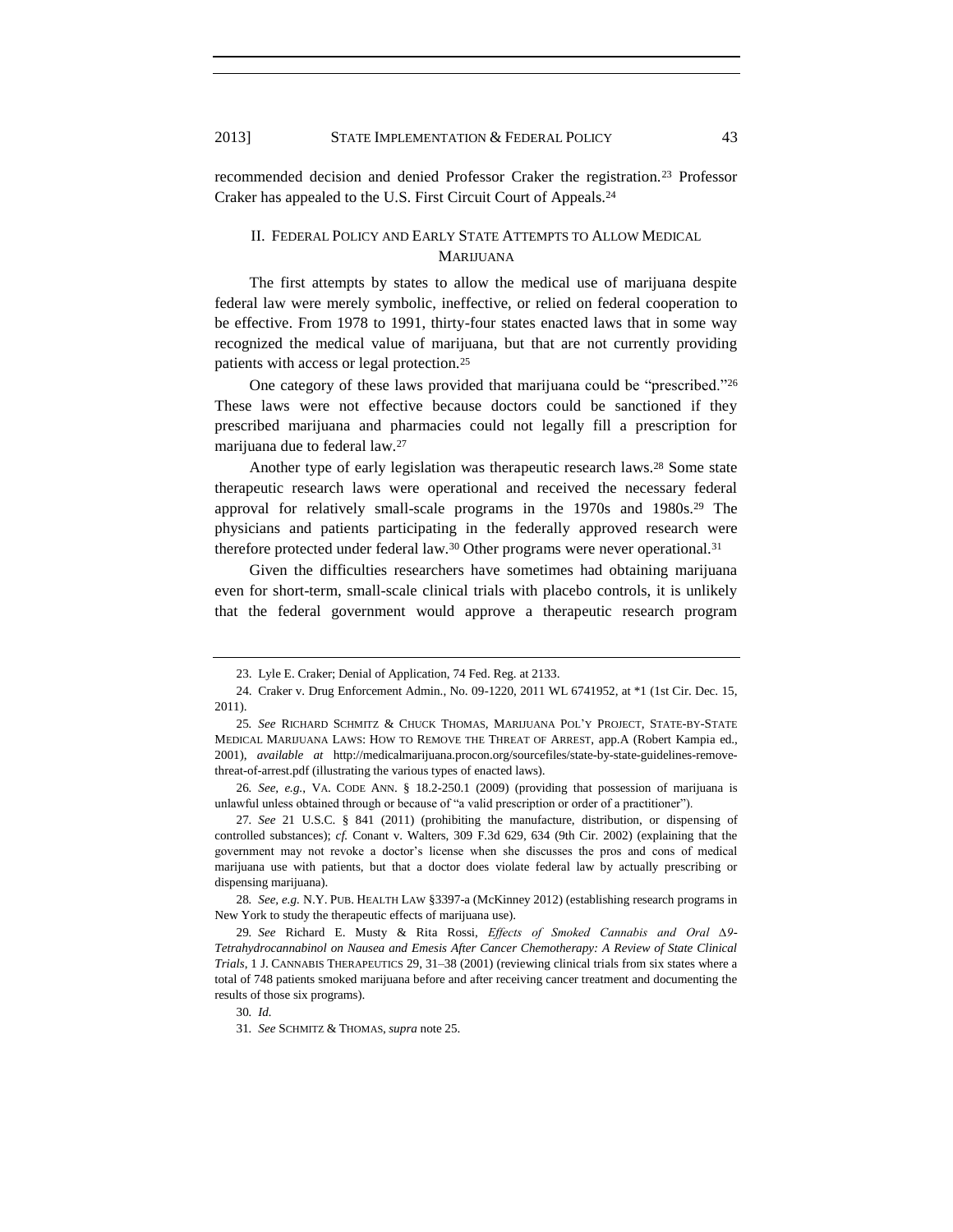designed for longer term, large-scale access to marijuana for medical use today.<sup>32</sup> The only state research project on the medical value of marijuana that has been operational since 1996 is California's Center for Medicinal Cannabis Research, which was not designed to provide patients access to their medicine and which instead involved small-scale, short-term research.<sup>33</sup>

#### III. MODERN MEDICAL MARIJUANA LAWS

On November 5, 1996, California voters approved a ballot initiative that took a new approach to allowing the medical use of marijuana, given that the earlier approaches had never worked or had ceased being operational.<sup>34</sup> The California initiative, the Compassionate Use Act, did not rely on any cooperation or consent from the federal government. Instead, it removed California's own criminal sanctions from cultivation and possession of marijuana under certain circumstances.<sup>35</sup>

This was not the first time a state refused to use its resources to implement a federal law it did not agree with or to criminalize conduct that violated federal law. Maryland never enacted a state enforcement code for the federal prohibition on alcohol, while other states, including New York, repealed their enforcement acts before federal prohibition was repealed.<sup>36</sup> Going back further in history, several northern states resisted the odious Fugitive Slave Laws.<sup>37</sup> In *Prigg v. Pennsylvania*, the United States Supreme Court ruled that Pennsylvania's attempt to criminalize a Marylander for kidnapping an escaped slave and her children was preempted by the federal Fugitive Slave Law of 1793 and by Article IV, Section 2 of the Constitution.<sup>38</sup> However, *Prigg* signaled approval for other aspects of northern states' personal liberty laws, which refused to use state workers or facilities to enforce the Fugitive Slave Act, by noting that "it might well be deemed an unconstitutional exercise of the power of interpretation, to insist, that the states are

<sup>32</sup>*. See, e.g.*, Brian Vastag, *Marijuana Study for Veterans with Trauma Faces Hurdle*, WASH. POST, Oct. 2, 2011, at A8 (discussing the difficulties that researchers face in obtaining marijuana to study its therapeutic effects on veterans with post-traumatic stress disorder).

<sup>33.</sup> CTR. FOR MED. CANNABIS RESEARCH, *supra* not[e 14,](#page-3-0) at 5, 15.

<sup>34.</sup> CAL. HEALTH & SAFETY CODE § 11362.5 (West 2007) (approved by California voters Nov. 5, 1996).

<sup>35</sup>*. Id.*

<sup>36.</sup> Scott Schaeffer, *The Legislative Rise and Populist Fall of the Eighteenth Amendment:Chicago and the Failure of Prohibition*, 26 J.L. & POL'Y 385, 389 n.5. (2011).

<sup>37.</sup> THOMAS D. MORRIS, FREE MEN ALL: THE PERSONAL LIBERTY LAWS OF THE NORTH 5, 185, 196–99 (1974) (describing various initiatives that many northern states, such as Massachusetts, New York, Ohio, Pennsylvania, and Wisconsin undertook to resist Fugitive Slave Laws).

<sup>38.</sup> Prigg v. Pennsylvania, 41 U.S. (16 Pet.) 539, 625–26 (1842). "No person held to service or labor in one state, under the laws thereof, escaping into another, shall, in consequence of any law or regulation therein, be discharged from such service or labor, but shall be delivered up on claim of the party to whom such service or labor may be due." U.S. CONST. art. IV,  $\S$  2.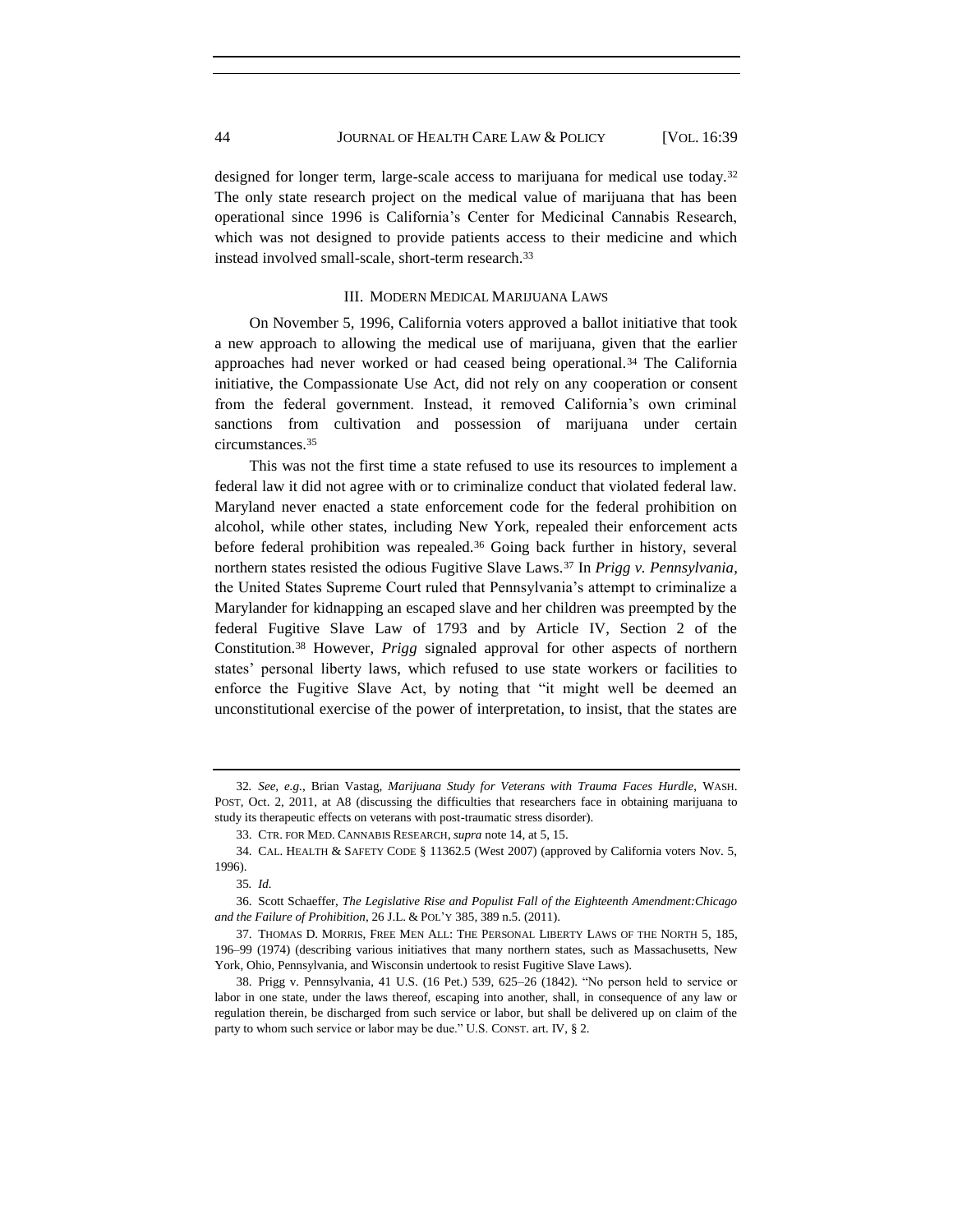bound to provide means to carry into effect the duties of the national government, nowhere delegated or intrusted to them by the constitution."39

More recently, in the context of the Brady Act's requirements that state and local law enforcement conduct background checks on gun purchasers,<sup>40</sup> the Supreme Court ruled that:

We held in New York that Congress cannot compel the States to enact or enforce a federal regulatory program. Today we hold that Congress cannot circumvent that prohibition by conscripting the State's officers directly. The Federal Government may neither issue directives requiring the States to address particular problems, nor command the States' officers, or those of their political subdivisions, to administer or enforce a federal regulatory program. . . . Such commands are fundamentally incompatible with our constitutional system of dual sovereignty.<sup>41</sup>

Similarly, appellate courts in California have indicated or found that states may decriminalize marijuana for medical use under state law, and the federal government cannot force them to do otherwise.<sup>42</sup> What California did not do by passing the Compassionate Use Act was give patients legal protection from federal arrests or prosecutions.<sup>43</sup> However, the most recent available data indicates that about ninety-nine percent of all marijuana arrests occur at the state or local—not federal—level, so the change in policy dramatically reduces the chances of a patient being prosecuted.<sup>44</sup>

43*. See, e.g.*, United States v. Cannabis Cultivators Club, 5 F. Supp. 2d 1086, 1100 (N.D. Cal. 1998) ("[California's Compassionate Use Act] does not purport to make legal any conduct prohibited by federal law; it merely exempts certain conduct by certain persons from the California drug laws.").

44*. Cf. Crime in the United States: FBI Uniform Crime Reports 2004,* US Government Printing Office, 1, 278—80 (2005), *available at* http://www2.fbi.gov/ucr/cius\_04/documents/CIUS2004.pdf (indicating, by using the calculations derived from Table 4.1 and Table 29 of the FBI Uniform Crime Reports, that in 2004 a total of 773,731 marijuana arrests occurred nationwide; *with Compendium of Federal Justice Statistics, 2004*, Bureau of Justice Statistics 2006, 1, 13, *available at* http://bjs.ojp.usdoj.gov/index.cfm?ty=pbdetail&iid=564 (noting in Figure 1.1 of the Compendium of Federal Justice Statistics states that there were 8,117 arrests for federal marijuana offenses in the twelvemonth period ending on September 30, 2004). Thus, the arrests for federal marijuana charges were approximately one percent of the total marijuana arrests. *Id.*

<sup>39</sup>*. Prigg*, 41 U.S. at 616.

<sup>40.</sup> Brady Handgun Violence Prevention Act, 18 U.S.C. §921–22 (2011) (effective Feb. 28, 1994).

<sup>41.</sup> Printz v. United States, 521 U.S. 898, 935 (1997).

<sup>42</sup>*. See, e.g.*, County of San Diego v. San Diego NORML, 165 Cal. App. 4th 798, 827 (Cal. Ct. App. 2008), *cert. denied*, 129 S. Ct. 2380 (2009) (noting that the argument that issuing state medical marijuana identification cards is preempted by the Controlled Substances Act, a federal law, "falters on its own predicate because Congress does not have the authority to compel the states to direct their law enforcement personnel to enforce federal laws‖). *See also* City of Garden Grove v. Superior Court, 157 Cal. App. 4th 355, 385 (Cal. Ct. App. 2007) ("[T]here is no conflict based on the fact that Congress has chosen to prohibit the possession of medical marijuana, while California has chosen not to.").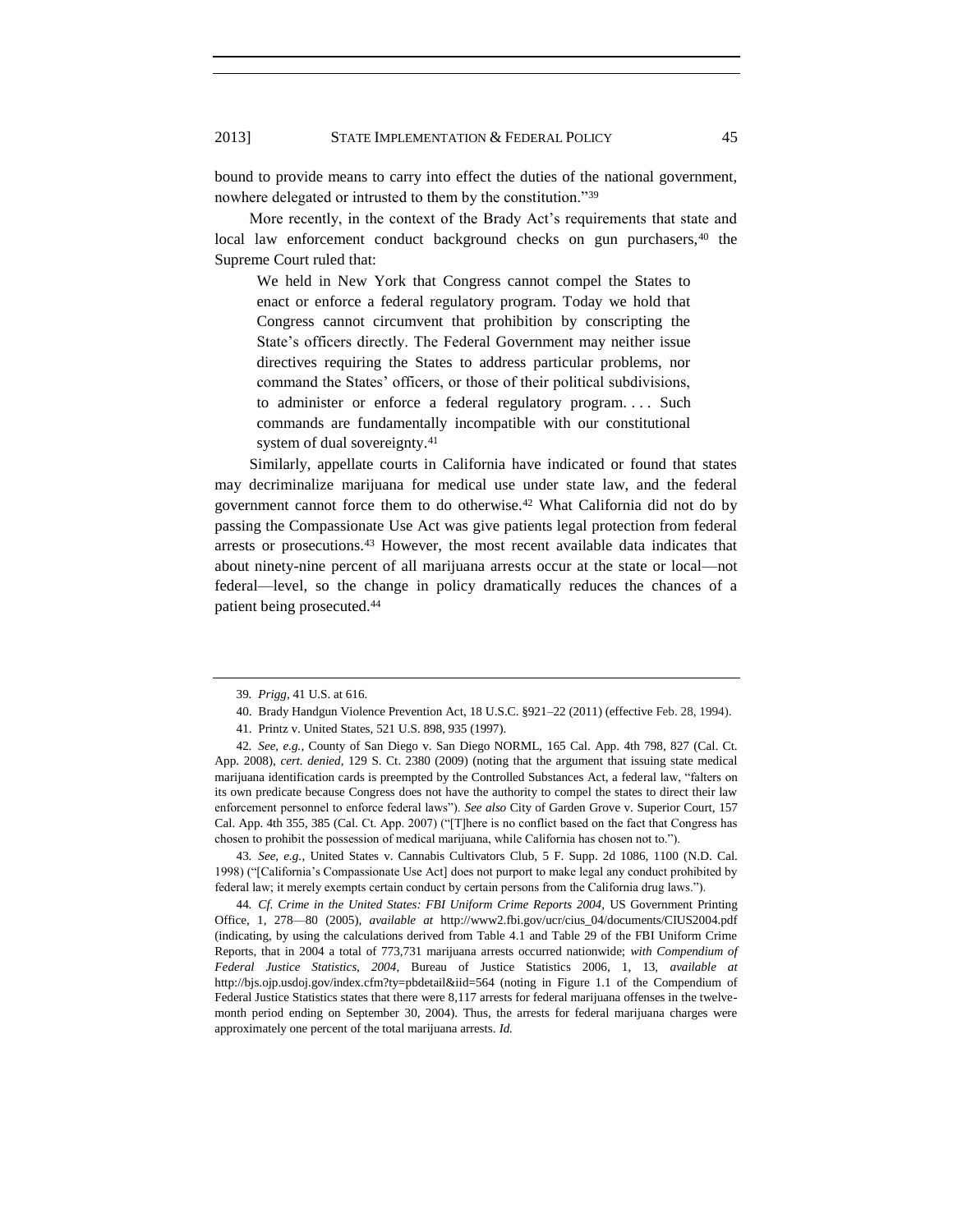In order to qualify under California's Compassionate Use Act, a patient must have a written or oral recommendation from a physician.<sup>45</sup> With the physician's recommendation, the patient and his or her primary caregiver can cultivate and possess marijuana for the "personal medical purposes of the patient" without being subject to state criminal penalties.<sup>46</sup> The law does not specify what amounts qualify as personal use amounts, and it includes both specifically listed qualifying conditions, such as AIDS, migraines, and cancer, along with "any other illness for which marijuana provides relief." $47$  A primary caregiver must be designated by the patient and must have "consistently assumed responsibility for the housing, health, or safety of that person."48

After California voters' enactment of the Compassionate Use Act, the federal government announced a policy threatening physicians in California and Arizona whose voters had approved a 1996 initiative allowing marijuana and other Schedule I drugs to be prescribed—with revocation of their DEA licenses if they recommended or prescribed marijuana.<sup>49</sup> Physicians filed suit, and the Federal District Court for the Northern District of California granted an injunction against the federal government sanctioning physicians or initiating any investigation solely based on their good faith recommendations for medical marijuana.<sup>50</sup> Plaintiffs conceded that the federal government could punish those who prescribe marijuana.<sup>51</sup> The Ninth Circuit Court of Appeals upheld the injunction, holding that recommending medical marijuana was protected First Amendment activity.<sup>52</sup> However, the court found that physicians would be aiding and abetting a federal crime if they issued a recommendation with the specific intent that patients use the recommendation to obtain marijuana.<sup>53</sup>

Had the courts ruled in favor of the federal government in this suit, medical marijuana laws would not have been able to be contingent on a physician's approval, or they would have faltered as Arizona's 1996 law did.<sup>54</sup>

Between 1996 and 2008, several states enacted laws that were similar to, but more restrictive than, California's law. Alaska, Colorado, Hawaii, Maine, Michigan, Montana, Nevada, Oregon, Rhode Island, Vermont, and Washington all

<sup>45.</sup> CAL. HEALTH & SAFETY CODE § 11362.5(b)(1)(A), (d) (West 2007).

<sup>46.</sup> §11362.5(d).

<sup>47.</sup> §11362.5(b)(1)(A).

<sup>48.</sup> §11362.5(e).

<sup>49.</sup> Barry R. McCaffrey, Director, Office of Nat'l Drug Pol'y, The Administration's Response to the Passage of California Proposition 215 and Arizona Proposition 200 (Dec. 30, 1996), *available at* https://www.ncjrs.gov/txtfiles/215rel.txt.

<sup>50.</sup> Conant v. McCaffrey, No. C 97-00139 WHA, 2000 WL 1281174, at \*6, \*16 (N.D. Cal. 2000).

<sup>51.</sup> Conant v. Walters, 309 F.3d 629, 634 (9th Cir. 2002).

<sup>52</sup>*. Id.* at 639.

<sup>53</sup>*. Id.* at 636.

<sup>54</sup>*. Cf.* Vonn Christenson, *Courts Protect Ninth Circuit Doctors Who Recommend Medical Marijuana Use*, 32 J.L. MED. & ETHICS 174, 177 (2004) (explaining that *Conant v. Walters* preserved a physician's right to discuss medical marijuana use with patients for states located in the Ninth Circuit).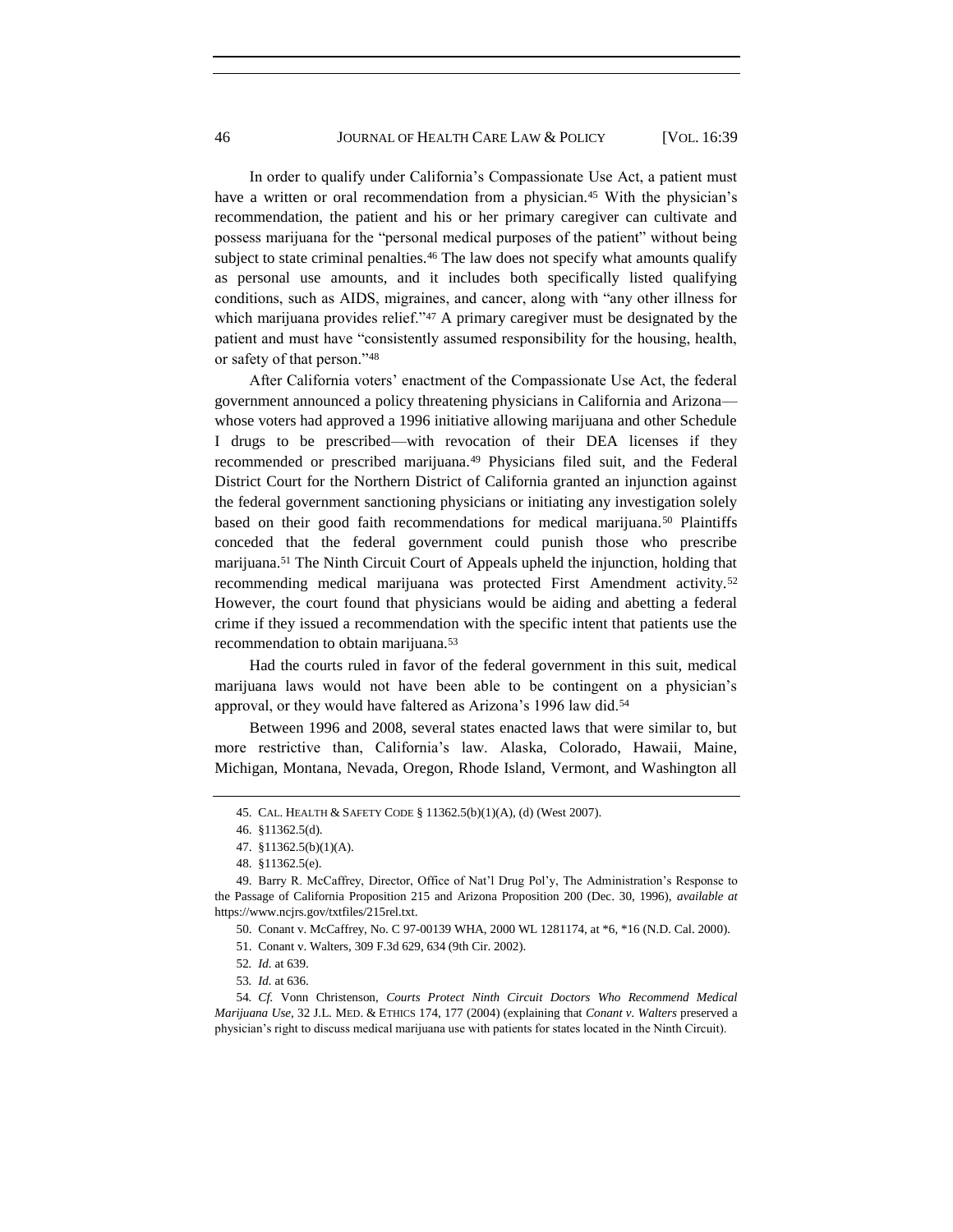enacted medical marijuana laws between those years that provided protections from state criminal penalties for patients and their caregivers who possess and cultivate a limited amount of marijuana.<sup>55</sup>

Unlike California's law, these laws all include a specific list of qualifying conditions or symptoms that a patient must have for full protection of the laws.<sup>56</sup> Most require patients to register with a state agency, generally the health department, every year or two to receive the law's full protections.<sup>57</sup> The laws also include specific limits on how much marijuana can be possessed or grown for full protections under the laws.<sup>58</sup> Initially, none of these twelve states' programs included state-regulated, larger-scale producers.<sup>59</sup>

56. Such states have passed statutory provisions that specify which medical conditions qualify for usage of medical marijuana. *See* ALASKA STAT. § 17.37.070(4) (LexisNexis 2010); COLO. CONST. art. XVIII, § 14, cl. 1(a); HAW. REV. STAT. § 329-121 (LexisNexis 2011); Michigan Medical Marihuana Act, MICH. COMP. LAWS § 333.26423 (West 2012); Montana Marijuana Act, MONT. CODE. ANN. § 50- 46-302(2) (2011); NEV. CONST. art. IV, § 38, cl. 1(a); Oregon Medical Marijuana Act, OR. REV. STAT. § 475.302(3) (2011); The Edward O. Hawkins and Thomas C. Slater Medical Marijuana Act, R.I. GEN. LAWS §21-28.6-3(3) (LexisNexis 2011); VT. STAT. ANN. tit. 18, § 4472(4) (LexisNexis 2012); WASH. REV. CODE § 69.51A.010 (6)(West 2012).

57. ALASKA STAT. § 17.37.010 (2010); COLO. CONST. art. XVIII, § 14, cl. 3; HAW. REV. STAT. ANN. § 329-123 (LexisNexis 2008 & Supp. 2011); MICH. COMP. LAWS ANN. § 333.26424(a) (West Supp. 2012); MONT. CODE. ANN. § 50-46-303 (2011); NEV. REV. STAT. ANN. § 453A.210 (LexisNexis 2011); OR. REV. STAT. § 475.306 (2011); R.I. GEN. LAWS § 21-28.6-4 (2011); VT. STAT. ANN. tit. 18, § 4474 (LexisNexis Supp. 2012).

58. ALASKA STAT. § 17.37.040 (2010); COLO. CONST. art. XVIII, § 14, cl. 4; HAW. REV. STAT. ANN. § 329-121 (LexisNexis 2008 & Supp. 2011); MICH. COMP. LAWS ANN. § 333.26424 (West Supp. 2012); MONT. CODE. ANN. § 50-46-319 (2011); NEV. REV. STAT. ANN. § 453A.200(3) (LexisNexis Supp. 2011); OR. REV. STAT. ANN. § 475.320 (2011); R.I. GEN. LAWS §21-28.6-4 (a), (d), (e), (n) (2011); VT. STAT. ANN. tit. 18, § 4472(10) (LexisNexis Supp. 2012); WASH. REV. CODE ANN. § 69.51A.040 (West 2012).

59*. See generally* MARIJUANA POL'Y PROJECT, THE SEVENTEEN STATES AND ONE FEDERAL DISTRICT WITH EFFECTIVE MEDICAL MARIJUANA LAWS (2012), *available* 

<sup>55.</sup> ALASKA STAT. § 17.37 (2010) (placing restrictions on the use of medical marijuana, including prohibiting its use in plain view of the general public); COLO. CONST. art. XVIII, § 14 (revoking the registry identification card of any patient who violates any of the enumerated provisions that restrict medical marijuana use); HAW. REV. STAT. ANN. §§ 329-122–25 (LexisNexis 2008 & Supp. 2011) (permitting use of medical marijuana only by patients with specific debilitating diseases); MICH. COMP. LAWS ANN. §§ 333.26424 (West Supp. 2012) (specifying that the quantity of medical marijuana in a qualifying patient or caregiver's possession shall not exceed two and one-half ounces); MONT. CODE ANN. §§ 50-46-301–344 (2011) (listing restrictions on use of medical marijuana on qualifying patients, caregivers and providers); NEV. CONST. art IV, § 38 (enumerating qualifying debilitating conditions); NEV. REV. STAT. ANN. §§ 453A.200 (LexisNexis Supp. 2011) (providing that holders of registry identification cards are exempt from state prosecution for acts involving marijuana); OR. REV. STAT. ANN. §§ 475.320 (2011) (establishing that a patient cardholder may possess up to six plants and twentyfour ounces of marijuana); R.I. GEN. LAWS §§ 21-28.6-4 (2011) (prohibiting the prosecution of qualifying patients for possession of less than two and one-half ounces of medical marijuana); VT. STAT. ANN. tit. 18, §§ 4473–74b (LexisNexis Supp. 2012) (enumerating diseases that qualify for medical use of marijuana and providing an exemption from criminal and civil penalties for individuals with such conditions); WASH. REV. CODE ANN. §§ 69.51A.040 (West 2012) (stating that compliance with the state's medical marijuana law acts is an affirmative defense for individuals charged with violations of state law relating to marijuana).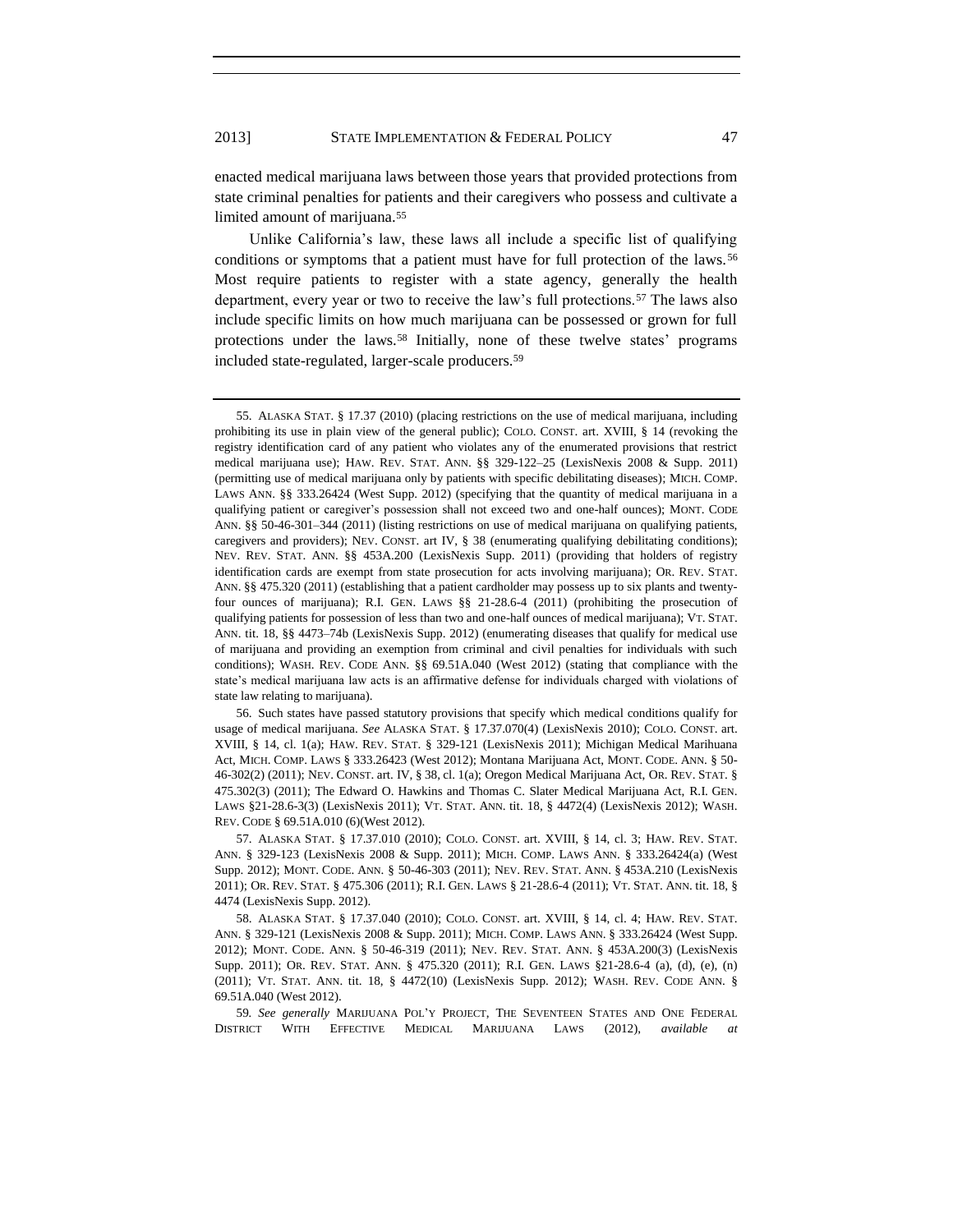## 48 JOURNAL OF HEALTH CARE LAW & POLICY [VOL. 16:39

#### <span id="page-10-1"></span><span id="page-10-0"></span>*A. Retail Dispensing in Early Medical Marijuana States*

Individual, small-scale cultivation by patients or caregivers is not an effective means of obtaining marijuana for many patients. It takes months for a planted seed to produce usable marijuana.<sup>60</sup> In addition, some patients lack the necessary space, time, or resources,<sup>61</sup> or their landlord may forbid marijuana cultivation.<sup>62</sup> Some patients in states without dispensaries reported obtaining marijuana on the criminal market and even facing violence or mugging.<sup>63</sup>

Even before California's landmark medical marijuana initiative in 1996, larger-scale distribution of medical marijuana had begun to patients with AIDS and other medical conditions through what were then called cannabis buyers clubs.<sup>64</sup> The federal government sometimes raided, prosecuted, or enjoined dispensaries, which are not allowed under federal law.<sup>65</sup> In contrast, several cities welcomed them—Oakland and the County of Santa Cruz even attempted to deputize medical marijuana distributors as city agents in an unsuccessful attempt to protect them from federal criminal laws.<sup>66</sup>

In December 2003, California Governor Gray Davis signed the Medical Marijuana Program Act (MMPA), which allows the collective and cooperative

http://www.mpp.org/assets/pdfs/library/17LawsSummary.pdf (showing that of the original seventeen states with medical marijuana provisions, only Maine provides for regulated dispensaries). Since the laws were originally passed, Colorado has also passed a law providing for medical marijuana dispensary licensing. *Id.* at 6.

<sup>60</sup>*. See* CHRIS CONRAD, CANNABIS YIELDS AND DOSAGE 3, 6 (2004), *available at* http://davidbearmanmd.com/docs/sanhandbook04.pdf (noting that the maturation process for cannabis plants typically takes several months and that federal data shows an average yield of 0.38 ounces of usable marijuana per square foot of planted plants grown indoors and outdoors).

<sup>61</sup>*. See id.* at 5 (discussing the challenges of cultivation outside of ideal laboratory conditions by non-experts).

<sup>62.</sup> In Montana, for example, tenants are required to obtain a landlord's written permission before cultivating marijuana plants on their premises. *See Montana – Medical Marijuana Laws*, UNITED PATIENTS GRP., http://www.unitedpatientsgroup.com/legal-states-Montana (last visited Mar. 14, 2013). Voters approved this new requirement on November 6, 2012. *Id.*

<sup>63.</sup> Cynthia Needham, *Bill Would License Dispensaries to Sell Medical Marijuana*, PROVIDENCE J., Mar. 5, 2009, at B1 (discussing how one patient in Rhode Island was robbed during his attempt to purchase medical marijuana because the state lacks safe, state-regulated places for patients to obtain medicine).

<sup>64.</sup> Carey Goldberg, *Marijuana Club Helps Those in Pain*, N.Y. TIMES, Feb. 25, 1996, at A16.

<sup>65</sup>*. See* United States v. Oakland Cannabis Buyers' Coop., 532 U.S. 483, 499 (2001) (holding that medical necessity is not available as an affirmative defense in the context of medical marijuana distribution despite a state law granting seriously ill patients the right to obtain and use medical marijuana for treatment purposes).

<sup>66.</sup> United States v. Rosenthal, 454 F.3d 943, 948 (9th Cir. 2006) (rejecting a distributor's argument that he was immune from federal liability because he had been deputized by the City of Oakland officials to function as a distributor); County of Santa Cruz v. Gonzales, No. C 03-01802 JF, 2007 WL 2502351, at \*9 (N.D. Cal. Aug. 30, 2007) (dismissing plaintiff's claim that he was immune from federal prosecution because he was deputized by the Santa Cruz City Counsel to assist in administering the City's medical marijuana laws).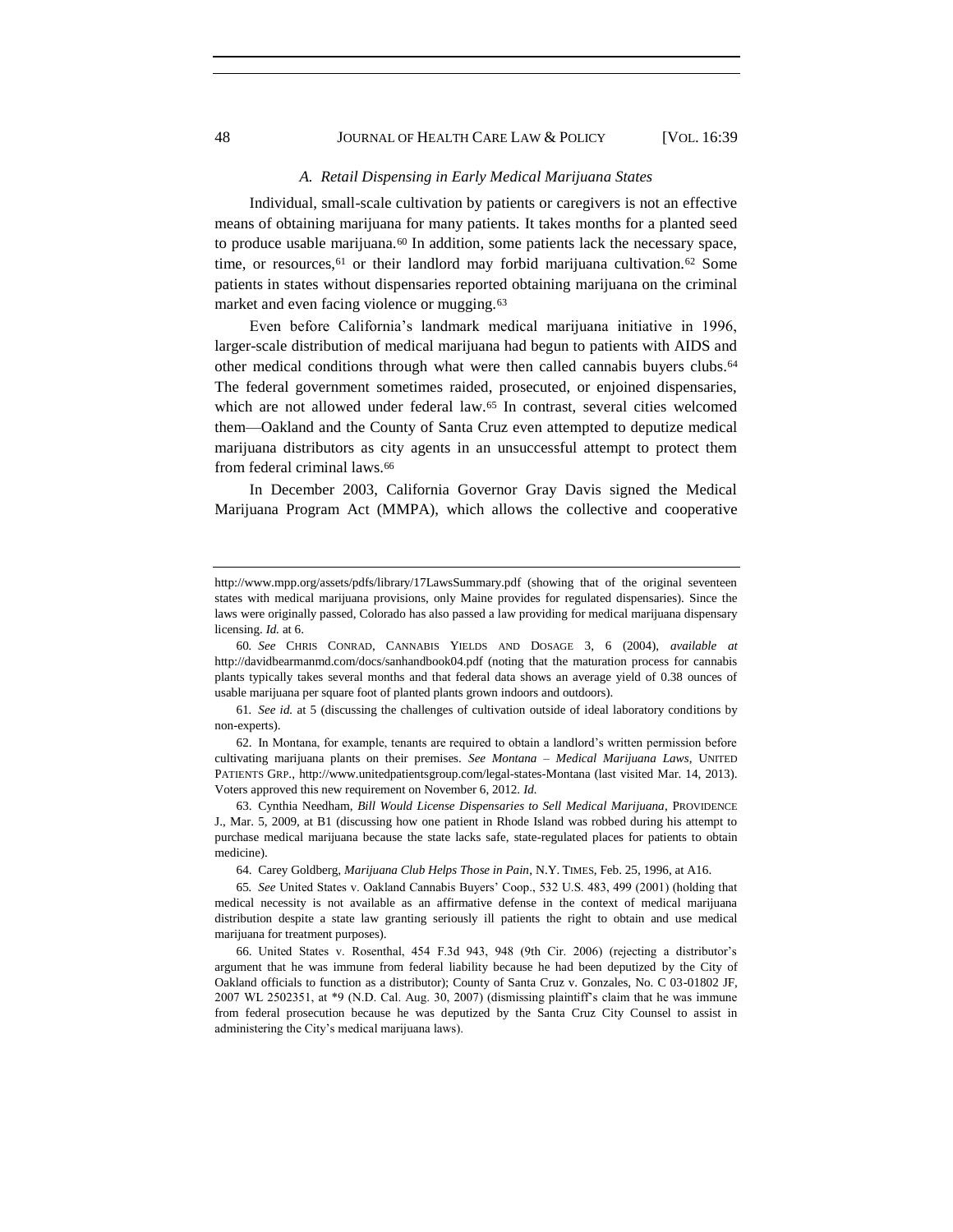## 2013] STATE IMPLEMENTATION & FEDERAL POLICY 49

cultivation of marijuana under California state law.<sup>67</sup> The MMPA is now the legal basis for dispensaries under state law, but it does not include regulations or licenses for dispensaries, though it did direct the California Attorney General to create guidelines to prevent diversion of marijuana.<sup>68</sup> The MMPA does, however, explicitly allow cities to pass ordinances regulating the operation and establishment of collectives and cooperatives.<sup>69</sup> Dozens of California cities have done so, with some ordinances regulating and registering dispensaries dating back to 2005.<sup>70</sup>

<span id="page-11-0"></span>However, fear of federal interference derailed some cities' efforts to regulate dispensaries.<sup>71</sup> Shortly before he was appointed United States Attorney for the Central District of California in 2007, then-Assistant U.S. Attorney Tom O'Brien claimed that city officials could be prosecuted for aiding and abetting a crime if they issued permits to dispensaries.<sup>72</sup> It is far from established that the mere act of issuing a permit would violate federal law. Since O'Brien's statement, a court has ruled that issuing a dispensary a business license would not violate the Controlled Substances Act.<sup>73</sup> However, concerns about federal intervention had a chilling effect. Many cities chose not to regulate the conduct that their state had decriminalized.<sup>74</sup>

Federal enforcement actions also complicate city and state efforts to regulate because the more openly a medical marijuana provider operates, the more vulnerable it is to federal law enforcement. In addition to dispensaries being raided

72. David Olson, Pot-Dispensary Crackdown Activates Search for Options, AMS. FOR SAFE ACCESS (July 27, 2007), http://www.safeaccessnow.org/article.php?id=4891 (explaining that as the federal government is cracking down on medical marijuana dispensaries, patients are seeking other options).

73*. See* Qualified Patients Ass'n v. Anaheim, 187 Cal. App. 4th 734, 759–60 (Cal. Ct. App. 2010). See also White Mountain v. County of Maricopa, CV 2012-053585 (Sup. Ct. Ariz. December 3, 2012).

74. California appellate courts are split on whether or not cities are allowed to ban dispensaries, and the California Supreme Court has taken up the issue. *Compare* Los Angeles v. Alt. Medicinal Cannabis Collective, 143 Cal. Rptr. 3d 716, 730 (Ca. Ct. App. 2012) (finding that California state's medical marijuana law preempts Los Angeles County's complete ban on all medical marijuana dispensaries), *with* People v. G3 Holistic, No. E051663, 2011 WL 5416335, \*11 (Cal. Ct. App. Nov. 9, 2011) (finding that one California city's prohibition on medical marijuana dispensaries through local zoning and business licensing ordinances was valid).

<sup>67.</sup> CAL. HEALTH & SAFETY CODE § 11362.775 (West 2007).

<sup>68.</sup> §11362.81(d).

<sup>69.</sup> §11362.83.

<sup>70</sup>*. See, e.g.*, *Local California Dispensary Regulations*, AMS. FOR SAFE ACCESS http://americansforsafeaccess.org/downloads/Moratoria-Ban-Ordinance.pdf (last updated Mar. 1, 2013) (listing cities and counties in California that have enacted ordinances regulating dispensaries, including West Hollywood and San Francisco).

<sup>71</sup>*. See* Norimitsu Onishi, *Cities Balk as Federal Law on Marijuana is Enforced*, N.Y. TIMES, July 1, 2012, at A14 (describing a recent federal government crack down on medical marijuana dispensaries in California and how it led to the cessation of dispensation programs in fifty California cities).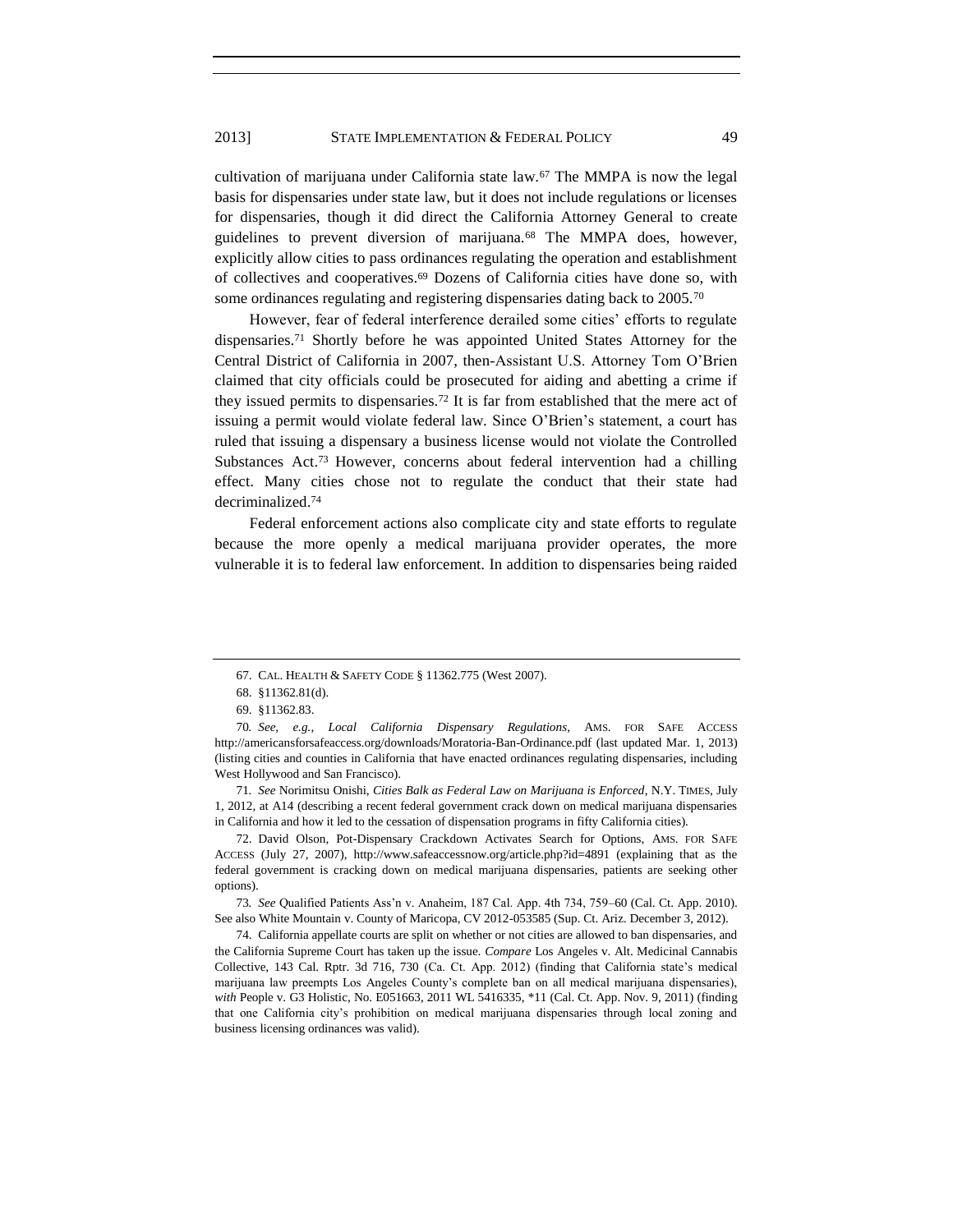and their operators sometimes being prosecuted, landlords of dispensaries are sometimes threatened with property forfeiture.<sup>75</sup>

#### *B. States Regulate Dispensing*

In April 2007, New Mexico became the first state with a modern law that includes state regulated, larger-scale distribution of marijuana.<sup>76</sup> Despite the law's provisions for larger-scale licensed producers, the health department initially simply licensed individual patients to cultivate.<sup>77</sup> In 2008, then-candidate Barack Obama signaled that federal enforcement would not circumvent state medical marijuana laws if he were elected president.<sup>78</sup> After President Obama was elected, similar statements followed from other members of his administration,<sup>79</sup> and New Mexico moved forward with licensing producers in 2009.<sup>80</sup>

In October 2009, U.S. Attorney General Eric Holder issued an announcement about federal policy towards states that passed provisions for medical marijuana use.<sup>81</sup> Regarding the prosecution of medical marijuana dispensers, he stated that ―[f]or those organizations that are doing so sanctioned by state law and do it in a way that is consistent with state law, and given the limited resources that we have, that will not be an emphasis for this administration."<sup>82</sup>

<sup>75.</sup> Eric Bailey, *DEA Targets Landlords of Pot Outlets*, L.A. TIMES, July 17, 2007, at B3 (describing a letter sent by the U.S. Drug Enforcement Administration to Los Angeles landlords informing them that renting property space to medical marijuana dispensaries could result in their arrest as well as forfeiture of their property).

<sup>76.</sup> Lynn and Erin Compassionate Use Act, N.M. STAT. ANN. §§ § 26-2B-1–7 (LexisNexis Supp. 2011) (effective July 1, 2007).

<sup>77.</sup> Associated Press, *Marijuana Law Requires New Mexico to 'Grow Its Own,'* FOX NEWS (July, 1, 2007), http://www.foxnews.com/story/0,2933,287617,00.html (explaining that when New Mexico first passed its medical marijuana law, approved patients could grow their own supply).

<sup>78.</sup> Tim Dickinson, *Obama's War on Pot*, ROLLING STONE POLITICS (Feb. 16, 2012, 9:55 AM) , http://www.rollingstone.com/politics/news/obamas-war-on-pot-20120216 (quoting President Obama as saying, "I'm not going to be using Justice Department Resources to try to circumvent state laws on this issue.")

<sup>79.</sup> Stephen Dinan & Ben Conery, *Bush Holdovers at DEA Continue Pot Raids; Obama Vowed to End Policy*, WASH. TIMES, Feb. 5, 2009, at A1 (maintaining that President Obama does not support medical marijuana raids and insinuating reevaluation of such policies once a new DEA director was appointed).

<sup>80</sup>*. See* Sue Major Holmes*, Bummer: New Mexico Faces Medical Marijuana Shortage,* NBCNEWS (July 16, 2010, 8:11 PM), *available at* http://www.msnbc.msn.com/id/38286047/ns/healthalternative\_medicine/t/bummer-new-mexico-faces-medical-marijuana-shortage/#.UQQwtBx7spI (noting that the New Mexico health department approved its first medical marijuana dispensary in March 2009).

<sup>81.</sup> Carrie Johnson, *U.S. Eases Stance on Medical Marijuana*, WASH. POST, Oct. 20, 2009, at A1 (citing the Attorney General's announcement to federal prosecutors that they should focus building cases against drug traffickers and individuals who use firearms rather than medical marijuana patients).

<sup>82</sup>*. Federal Enforcement Policy De-Prioritizing Medical Marijuana*, MARIJUANA POL'Y PROJECT 2 (May 2012), http://www.mpp.org/assets/pdfs/library/Federal-Enforcement-Policy-De-Prioritizing-Medical-Marijuana.pdf.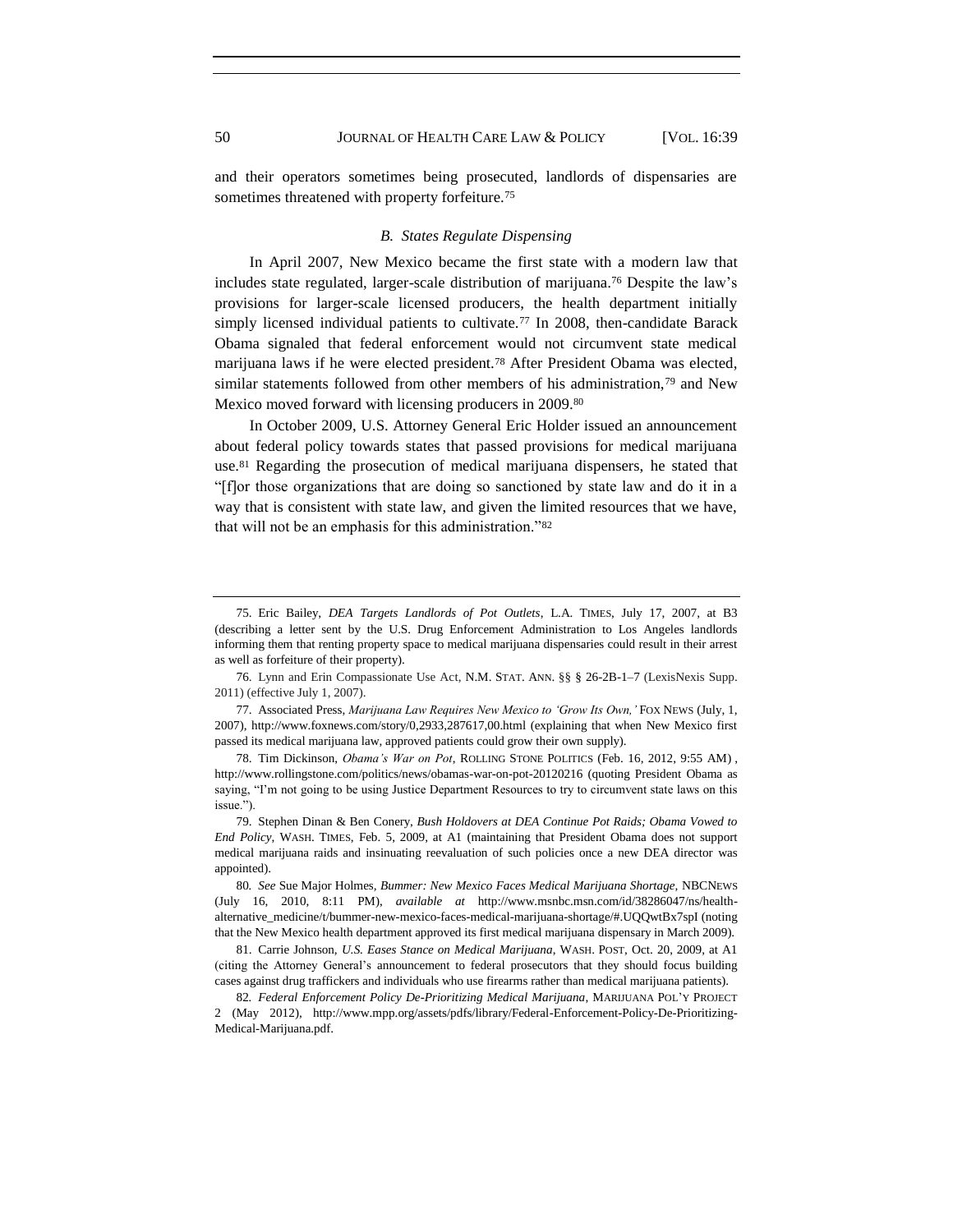<span id="page-13-1"></span>On October 19, 2009, Deputy Attorney General David Ogden issued a memorandum memorializing the new federal policy.<sup>83</sup> The memo said, in part, that law enforcement efforts targeting drug trafficking should "not focus federal resources . . . on individuals whose actions are in clear and unambiguous compliance with existing state laws providing for the medical use of marijuana.<sup>84</sup> This memo was widely interpreted as meaning that the federal government would not be targeting medical marijuana providers.<sup>85</sup> Some state laws—particularly California's—are not clear and unambiguous, making it more challenging for providers to meet this standard of compliance.<sup>86</sup>

In contrast, New Mexico's licensing system and regulations made it easy to determine who was allowed to operate under state law and what rules they must follow. When determining whether to issue a license, the New Mexico Department of Health considers "the overall health needs of qualified patients and the safety of the public," including specific factors, such as the applicant's level of knowledge, the quality of the security plan, and the experience of the non-profit board members.<sup>87</sup> Applicants must submit detailed application materials and cannot locate within 300 feet of a school, church, or daycare center and must have security alarm systems.<sup>88</sup>

<span id="page-13-0"></span>Every state that enacted a new medical marijuana program since 2009 included some form of regulated distribution, and several states with existing medical marijuana laws added provisions to allow for dispensaries.<sup>89</sup> In 2009, Maine and Rhode Island expanded their existing medical marijuana laws by

88. §7.34.4.11.

<sup>83.</sup> Memorandum from David W. Ogden, Deputy Att'y Gen. to Selected U.S. Att'ys (Oct. 19, 2009) (on file with the Journal of Health Care Law & Policy).

<sup>84</sup>*. Id.*

<sup>85.</sup> Jack Cafferty, *Federal Gov't OKs Medical Marijuana. First step Toward Legalization?*, CNN CAFFERTY FILE (Oct. 20, 2009), http://caffertyfile.blogs.cnn.com/2009/10/20/govt's-latest-action-onmedical-marijuana-first-step-in-legalizing-pot/ ("[C]oincidentally, the Obama administration is easing up on the use of medical marijuana. The Justice Department now says pot-smoking patients and their authorized suppliers shouldn't be targeted for federal prosecution in states that allow the drug for medicinal purposes.‖); David Stout & Solomon Moore, *U.S. Won't Prosecute in States That Allow Medical Marijuana*, N.Y. TIMES, Oct. 20, 2009, at A1 ("People who use marijuana for medical purposes and those who distribute it to them should not face federal prosecution, provided they act according to state law, the Justice Department said Monday in a directive with far-reaching political and legal implications.").

<sup>86</sup>*. See, e.g.*, Editorial, *Medical Marijuana Raises too Many Unanswered Issues*, BOS. GLOBE, Oct. 30, 2012, http://bostonglobe.com/opinion/editorials/2012/10/30/vote-question-medical-marijuana-raisestoo-many-unanswered-issues/MBcpjWccYowOdh56JD90GL/story.html (arguing that "loosely written laws" permitting medical marijuana clinics in California and Colorado have created ambiguous results by making medical marijuana too widely available).

<sup>87.</sup> N.M. CODE R. § 7.34.4.8 (LexisNexis 2010).

<sup>89</sup>*. State Medical Marijuana Laws*, NAT'L CONF. ST. LEGISLATURES (Nov. 2012), http://www.ncsl.org/issues-research/health/state-medical-marijuana-laws.aspx.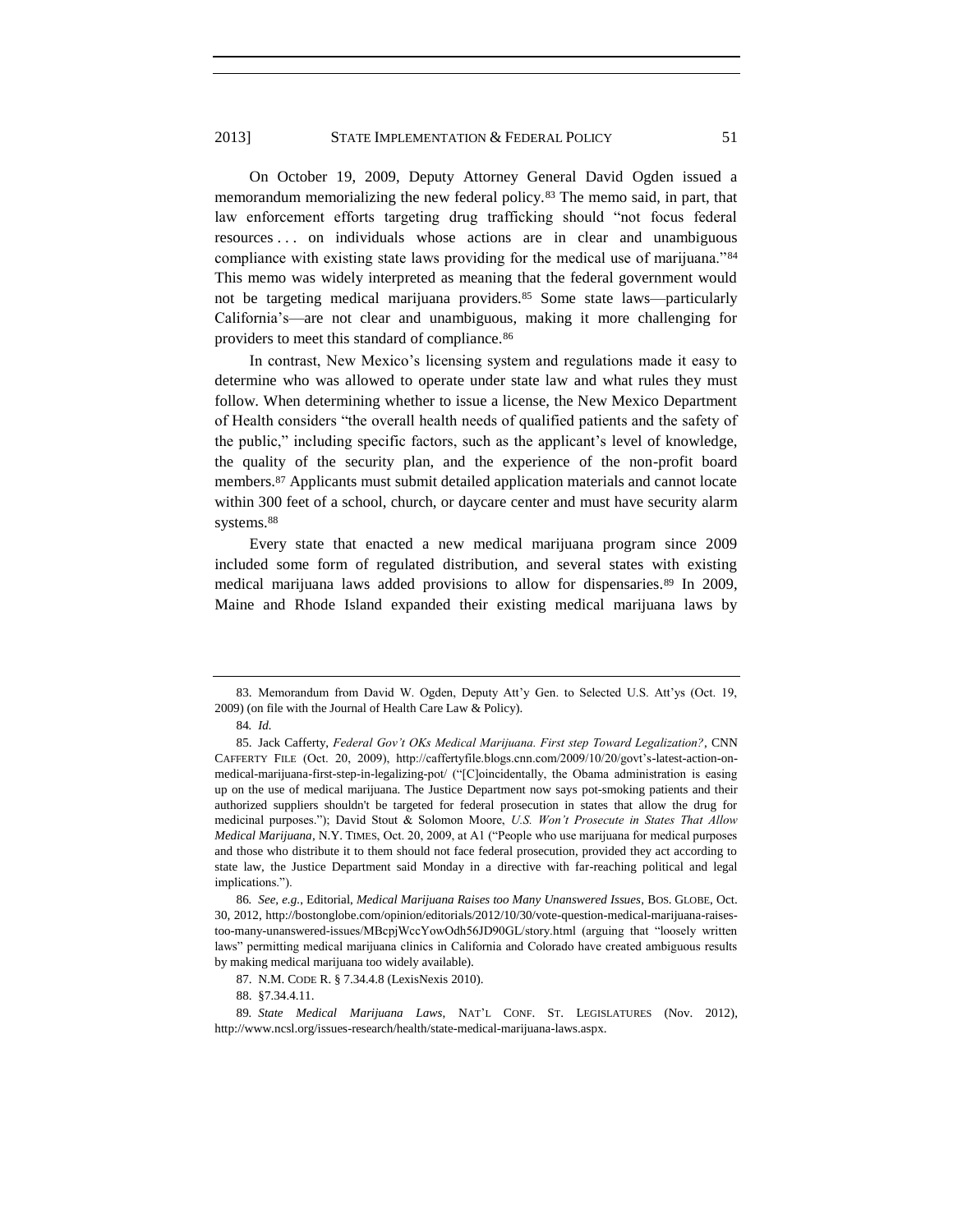allowing a limited number of non-profit dispensaries.<sup>90</sup> Rhode Island's law allows three compassion centers, and Maine allows at least eight non-profit dispensaries.<sup>91</sup> Both states selected applicants following a competitive application process where the states' health departments considered factors like experience of the applicants and security plans.<sup>92</sup> Both states' health departments also developed rules the dispensaries must abide by, including rules for security and record keeping.<sup>93</sup>

<span id="page-14-0"></span>In 2010, Colorado, which already had a medical marijuana law, added a law providing for strict regulation and licensing requirements for three types of medical marijuana businesses: medical marijuana centers (dispensaries), infused product manufacturers, and producers, which are required to associate with centers.<sup>94</sup> As is the case in California, dispensaries were already operating in Colorado prior to the regulatory law; they just were not regulated or licensed by the state.<sup>95</sup> A Medical Marijuana Enforcement Division was created under the Department of Revenue to license and regulate dispensaries, and it drafted regulations that went into effect on July 1, 2011.<sup>96</sup> In fiscal year 2012, there were 532 operating dispensaries that either already had licenses or that were on track to receive them.<sup>97</sup> Unlike New Mexico, Rhode Island, and Maine, Colorado allows dispensaries to operate for profit.<sup>98</sup>

In addition to Colorado expanding its law, New Jersey and Washington, D.C. enacted new medical marijuana laws in 2010, which allow medical marijuana dispensing, but include no home cultivation.<sup>99</sup> Both programs require the health department to develop regulations, and both allow only a limited number of

95*. See* John Ingold, *Colorado Medical Marijuana Dispensers Consider Alliance*, DENVER POST, Oct. 4, 2009, http://www.denverpost.com/ci\_13480638 (explaining that medical marijuana dispensaries in Colorado were already growing prior to the state's enactment of the 2010 law).

96. COLO. REV. STAT. 12-43.3-202(2)(a)(1) (2010) (creating the Medical Marijuana Enforcement Division); COLO. CODE REGS. § 212-1 (2011) (stating that all MMED regulations became effective on July 1, 2011).

97. Colo. Dep't of Revenue. Annual Report 38 (2012), *available* http://www.colorado.gov/cs/Satellite?blobcol=urldata&blobheader=application%2Fpdf&blobkey=id&bl obtable=MungoBlobs&blobwhere=1251847873230&ssbinary=true.

98. COLO. REV. STAT. ANN. § 12-43.3-402 (West Supp. 2011) (setting forth the terms and conditions for receiving a license to sell medical marijuana).

99. *See* D.C. CODE § 7-1671.01(8)-(9) (defining "dispense" and "distribute"), § 7-1671.13(7) (Supp. 2012) (providing that the D.C. Mayor will determine the forms of medical marijuana that dispensaries and cultivation centers may dispense or distribute); N.J. STAT. ANN. § 24:6I-7 (West Supp. 2012) (noting that authorized alternative treatment centers may dispense marijuana to qualifying patients or their primary care givers).

<sup>90.</sup> ME. REV. STAT. ANN. tit. 22, §§ 2421–2430-B (Supp. 2011); R.I. GEN. LAWS §21-28.6-12 (2011).

<sup>91</sup>*. Id.*

<sup>92</sup>*. Id.*

<sup>93</sup>*. Id.*

<sup>94.</sup> COLO. REV. STAT. ANN. § 12-43.3-301(1)(a)–(c) (West Supp. 2011) (effective July 1, 2010).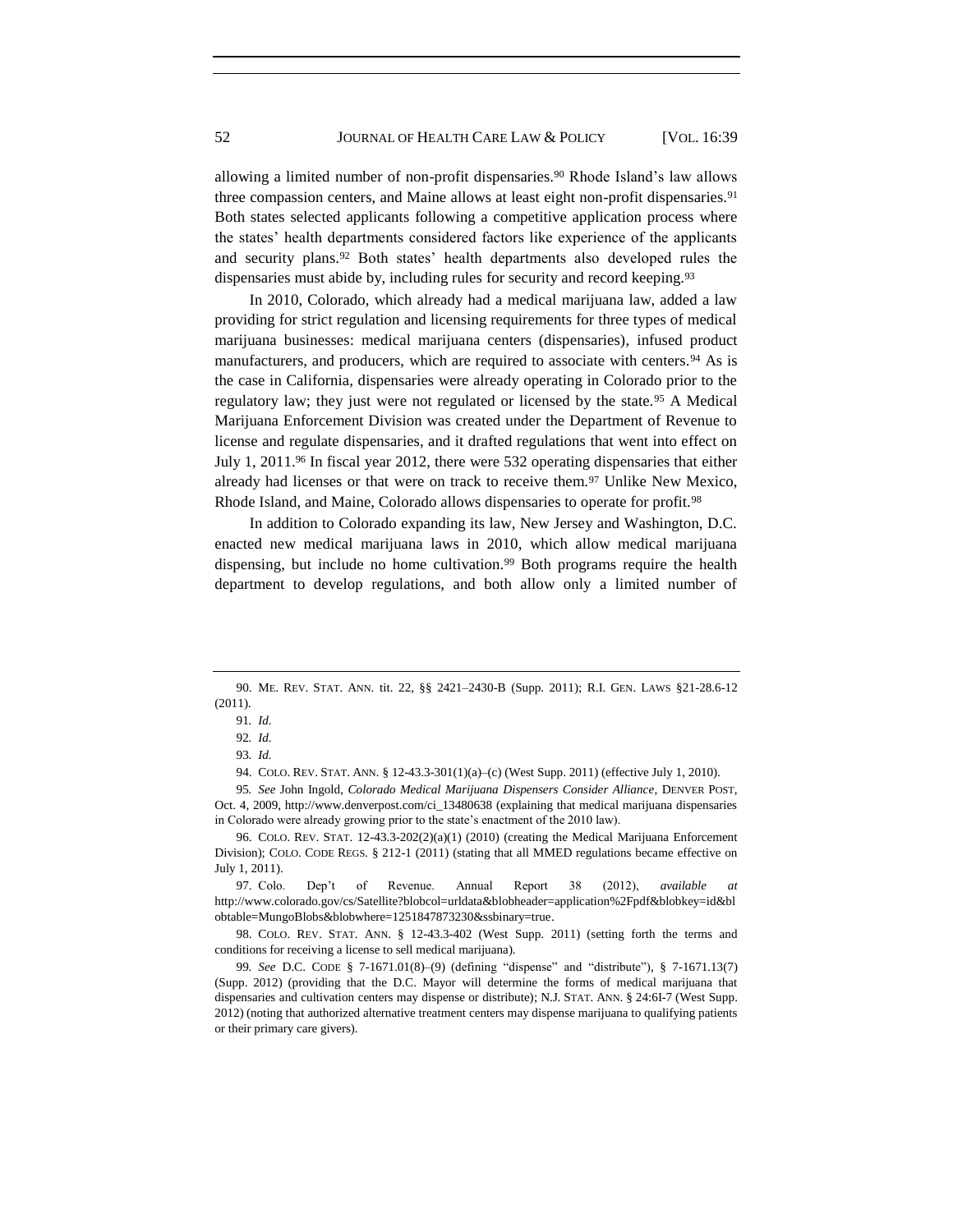#### 2013] STATE IMPLEMENTATION & FEDERAL POLICY 53

licensed dispensaries.<sup>100</sup> In November 2010, Arizona voters approved a medical marijuana initiative allowing one dispensary for every ten pharmacies in the state.<sup>101</sup> Patients living more than twenty-five miles from a dispensary, or their caregivers, may cultivate.<sup>102</sup> In 2011, Delaware enacted a new medical marijuana law that includes a limited number of non-profit dispensaries to be selected via a competitive application process, but no home cultivation, and Vermont added regulated dispensaries to its existing law.<sup>103</sup>

#### *C. Shifting Federal Policy And States' Dispensary Regulation Efforts*

In early 2011, states and cities were continuing to move toward having more regulated, controlled, and "clear and unambiguous" distribution programs, instead of having mere decriminalization without regulated access. Oakland's city attorney asked the Department of Justice for advice on an ordinance enacted in 2010 that involved the city accepting fees from and issuing permits to large-scale commercial medical marijuana producers.<sup>104</sup> U.S. Attorney Melinda Haag sent a reply that said growing, distributing, and possessing marijuana violates federal law, unless it is done as part of a federally approved research project. She continued, "while the Department does not focus its limited resources on seriously ill individuals who use marijuana . . . in compliance with state law . . . we will enforce the CSA vigorously against individuals and organizations that participate in unlawful manufacture and distribution activity involving marijuana, even if such activities are permitted under state law."<sup>105</sup> Councilmember Desley Brooks, the ordinance's sponsor, explained Oakland's need for regulated large-scale cultivation—which federal intimidation has thwarted—saying, "[t]here are unregulated grow operations in the city, and we're having fires, home invasions and crime as a result."<sup>106</sup>

<span id="page-15-0"></span>In Washington state, Governor Christine Gregoire asked the Department of Justice for its opinion on legislation to regulate dispensaries in the state.<sup>107</sup> The two

<sup>100.</sup> § 7-1671.06(d)(2) (allowing for no more than five dispensaries and as many as eight if the Mayor increases the allotted amount through legislation); § 24:6I-7 (noting that at least two alternative treatment centers must be located in the northern, central, and southern regions of the state).

<sup>101.</sup> ARIZ. REV. STAT. ANN. § 36-2804(C) (Supp. 2012) (establishing that no more than one nonprofit dispensary for every ten pharmacies will receive a registration certificate to dispense medical marijuana).

<sup>102.</sup> § 36-2804.02(A)(3)(f).

<sup>103.</sup> DEL. CODE ANN. tit. 16,  $\S$  4914A(b)(1)–(8) (2011) (describing the application process that compassion centers must undergo in order to receive a certificate of registration from the state); VT. STAT. ANN. tit. 18, § 4474E(l)(1) (LexisNexis Supp. 2012) (stating the conditions of operation by which registered dispensaries must abide).

<sup>104.</sup> Oakland, Cal., Ordinance 13033 (Jul. 27, 2010).

<sup>105.</sup> Letter from Melinda Haag, U.S. Att'y for the N. Dist. of Cal., to John Russo, Oakland City Att'y (Feb. 1, 2011) (on file with the Journal of Health Care Law & Policy).

<sup>106.</sup> Malia Wollan, *Oakland's Plan to Cash in on Marijuana Farms Hits Federal Roadblock*, N.Y. TIMES, Mar. 3, 2011, at A16.

<sup>107.</sup> Letter from Christine O. Gregoire, Governor of Washington, to Eric Holder, U.S. Att'y Gen. (Apr. 13, 2011) (on file with the Journal of Health Care Law & Policy).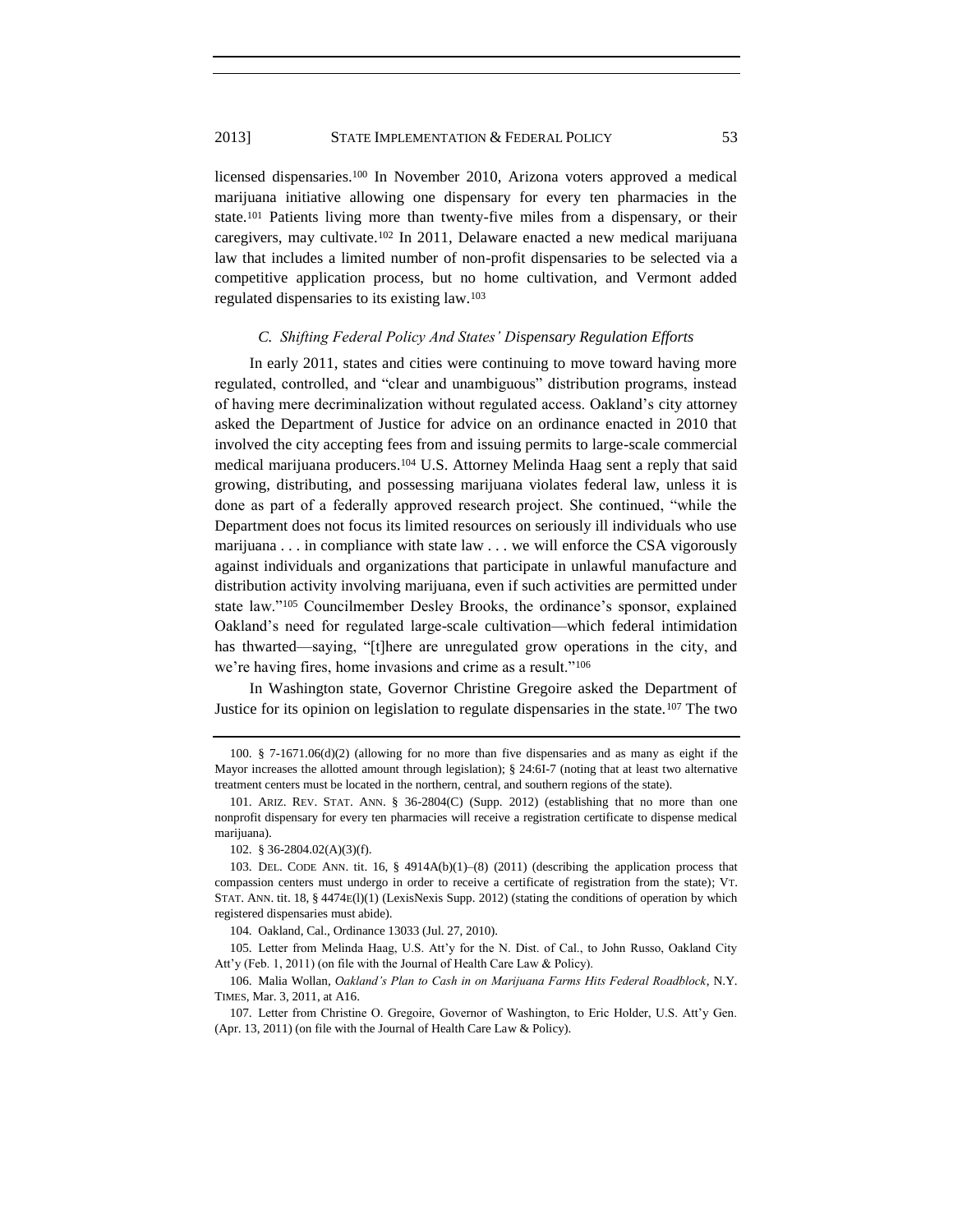U.S. Attorneys for Washington state responded with a letter that was similar to the Oakland letter.<sup>108</sup> They said that seriously ill individuals were not an enforcement priority, but that the department maintained the authority to enforce the CSA vigorously against medical marijuana providers, even if they followed state law.<sup>109</sup> The letter also said "state employees who conducted activities mandated by the Washington legislative proposals would not be immune from liability under the CSA."110

After receiving the letter, Governor Gregoire vetoed the portions of the law that would have regulated dispensing.<sup>111</sup> Washington state still has dispensaries,<sup>112</sup> as California has had even before the Compassionate Use Act,<sup>113</sup> but, due to federal policy, Washington missed the opportunity to regulate and control them.<sup>114</sup> Seattle alone is reported to have more than 100 dispensaries.<sup>115</sup>

<span id="page-16-0"></span>Throughout 2011, U.S. Attorneys in other states, including Arizona, Colorado, Hawaii, Maine, Montana, Rhode Island, and Vermont, sent similar letters, generally in response to inquiries from elected officials.<sup>116</sup> Most of the letters, however, did not mention state workers; Arizona's U.S. Attorney noted only

112*. See, e.g.*, Maureen O'Hagan & Jonathan Martin, *Pot Dispensaries Clouding Medical Marijuana's Image*, SEATTLE TIMES, Oct. 6, 2012, http://seattletimes.com/html/local

news/2019363501\_medicalmarijuana07m.html (noting that it is estimated that there are at least 150 marijuana-related businesses in Seattle including dispensaries).

113*. See, e.g.*, Onishi, *supra* not[e 71,](#page-11-0) at A14 (providing that at least 1,400 dispensaries were located in California in October 2011, prior to passage of the Act).

114*. See generally* Jonathan Martin, *Medical-Marijuana Dispensaries Run Into Trouble at the Bank*, SEATTLE TIMES, Apr. 29, 2012, http://seattletimes.com/html/localnews/2018103547\_

maribanking30m.html (describing the conflict between Washington state laws and federal dispensary laws, and noting that the state left regulation of dispensaries to city governments).

115*. See* Jonathan Martin, *Seattle Pot Dispensaries Finding Business Climate No Longer Sunny*, SEATTLE TIMES, Sept. 5, 2012, http://seattletimes.com/html/localnews/2019077879\_ dispensaries06m.html (reporting that approximately 145 dispensaries were located in Seattle in September 2012).

<sup>108.</sup> Letter from Jenny A. Durkan, U.S. Att'y for the W. Dist. of Washington, and Michael C. Ormsby, U.S. Att'y for the E. Dist. of Washington, to Christine Gregoire, Governor of Washington (Apr. 14, 2011) (on file with the Journal of Health Care Law & Policy).

<sup>109</sup>*. Id.*

<sup>110</sup>*. Id.* 

<sup>111.</sup> Jonathan Martin, *Gregoire Vetoes Bill But Vows to Push Feds on Medical Marijuana*, SEATTLE TIMES, Apr. 29, 2011, http://seattletimes.com/html/localnews/2014913931\_marijuana30m.html.

<sup>116</sup>*. See* Letter from Dennis Burke, U.S. Att'y for the Dist. of Ariz., to Will Humble, Director of Ariz. Dep't of Health Servs. (May 2, 2011) (on file with the Journal of Health Care Law & Policy); Letter from John Walsh, U.S. Att'y for the Dist. of Colo., to John Suthers, Colo. Att'y Gen. (Apr. 26, 2011) (on file with the Journal of Health Care Law & Policy); Letter from Florence Nakakuni, U.S. Att'y for the Dist. of Haw., to Jodie Maesaka-Hirata, Dir. of the Haw. Pub. Safety Dep't (Apr. 12, 2011) (on file with the Journal of Health Care Law & Policy), Letter from U.S. Att'y for the Dist. of Mont., to Jim Peterson, Mont. State Senate President (Apr. 20, 2011) (on file with the Journal of Health Care Law & Policy); Letter from Peter Neronha, U.S. Att'y for the Dist. of R.I., to Lincoln Chafee, Governor of R.I. (Apr. 29, 2011) (on file with the Journal of Health Care Law & Policy); Letter from Tristram Coffin, U.S. Att'y for the Dist. of Vt., to Keith Flynn, Comm'r of the Vt. Dep't of Pub. Safety (May 3, 2011) (on file with the Journal of Health Care Law & Policy).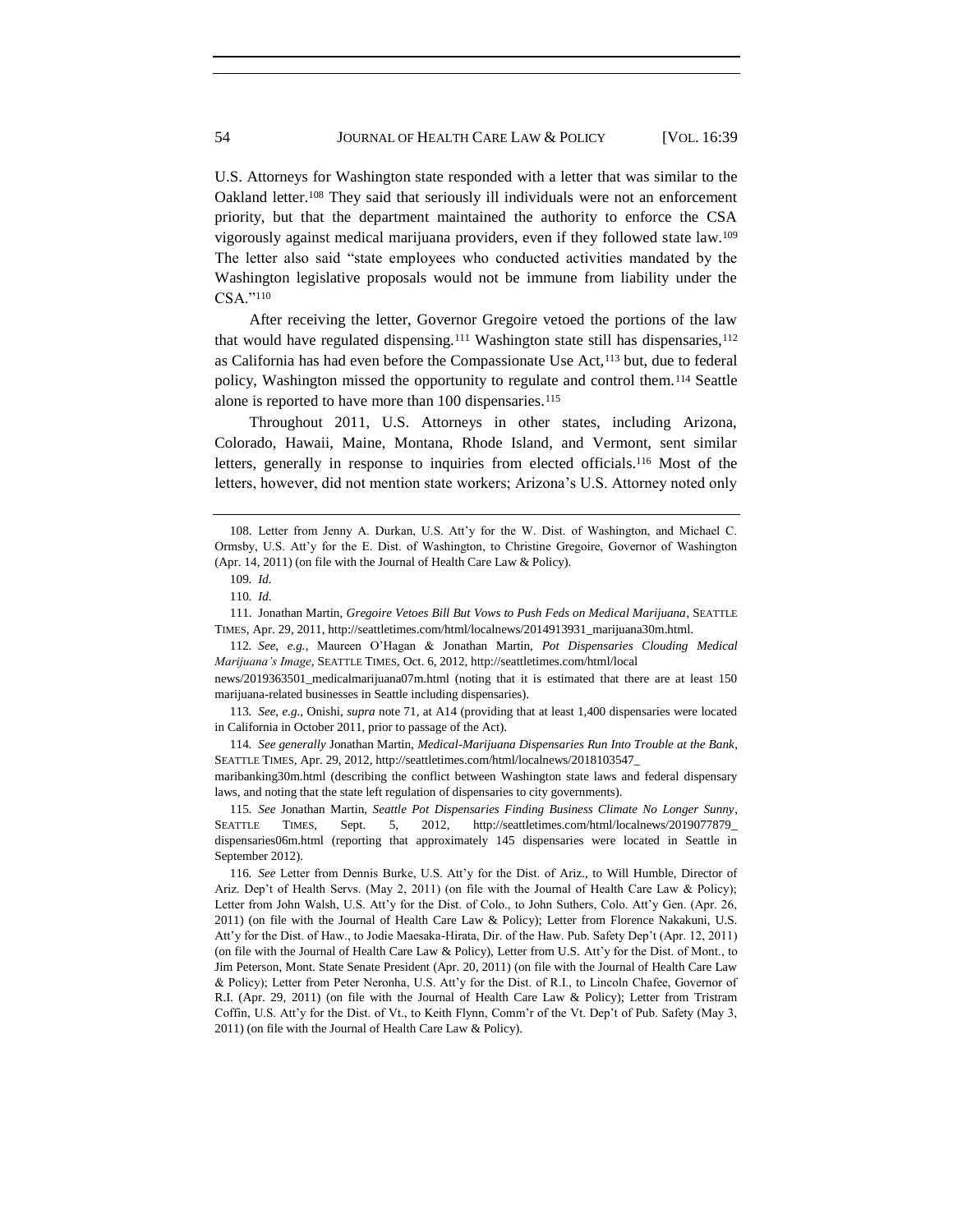that "the CSA may be vigorously enforced against those individuals and entities who operate large marijuana production facilities." 117

On June 29, 2011, Justice Department Deputy Attorney General James Cole issued a far more limited memorandum than the Ogden memorandum.<sup>118</sup> It explained that it was still "likely not an efficient use of federal resources to focus enforcement efforts on individuals with cancer or other serious illnesses who use marijuana as part of a recommended treatment regimen consistent with applicable state law, or their caregivers."<sup>119</sup> However, it defined caregivers only as those caring for the seriously ill, "not commercial operations cultivating, selling or distributing marijuana."<sup>120</sup> The Cole Memorandum noted legislation to allow largescale manufacture of marijuana with "revenue projections of millions of dollars based on the planned cultivation of tens of thousands of cannabis plants" and claimed the "Ogden Memorandum was never intended to shield such activities from federal enforcement action and prosecution, even where those activities purport to comply with state law."<sup>121</sup>

Following the U.S. Attorney's memo, Arizona filed suit seeking a declaratory judgment that definitely held either that complying with the state's medical marijuana act "provides a safe harbor from federal prosecution" under the CSA or that "the [Arizona Medical Marijuana Act] does not provide a safe harbor from federal prosecution" and is preempted.<sup>122</sup> The District Court for Arizona dismissed the case, finding that it was not ripe, because Arizona's complaint did not establish that state workers "are subject to a genuine threat of imminent prosecution."<sup>123</sup>

After the case was dismissed and Governor Brewer decided not to re-file it, Arizona's Department of Health Services issued dispensary certificates to ninetyeight dispensaries, three of which opened by late December 2012.<sup>124</sup> Maine, New Mexico, and Colorado all continue to have operational, state-regulated and registered or licensed dispensaries, though they have different names under the

<span id="page-17-0"></span><sup>117</sup>*. See* Letter from Dennis Burke to Will Humble, *supra* not[e 116](#page-16-0) (emphasis added).

<sup>118.</sup> Memorandum from James M. Cole, Deputy Att'y Gen., to U.S. Att'ys (June 29, 2011) (on file with the Journal of Health Care Law & Policy) (providing guidance regarding the 2009 memorandum issued by then-Deputy Attorney General David Ogden regarding state laws authorizing the use of medical marijuana).

<sup>119</sup>*. Id.*

<sup>120</sup>*. Id.*

<sup>121</sup>*. Id.*

<sup>122.</sup> Arizona v. United States, No. CV 11-1072-PHX-SRB, slip op. at 2 (D. Ariz. Jan. 1, 2012). 123*. Id.* at 8.

<sup>124.</sup> ARIZONA DEP'T OF HEALTH SERVS BUREAU OF PUB. HEALTH STATISTICS, REPORT TO ARIZONA DEPARTMENT OF HEALTH SERVICES: FIRST ANNUAL MEDICAL MARIJUANA REPORT 1 (2012), *available at* http://www.azdhs.gov/medicalmarijuana/documents/reports/arizona-medical-marijuanaend-of-year-report-2012.pdf. *See also* Mary K. Reinhart, *Arizona Begins Selecting Medical-Marijuana Dispensaries*, ARIZ. REPUBLIC (Aug. 7, 2012, 9:45 PM), http://www.azcentral.com/arizonarepublic/local/articles/2012/08/07/20120807arizona-begins-selectingmedical-marijuana-dispensaries.html (discussing Arizona's selection and approval processes of about 100 medical marijuana dispensaries).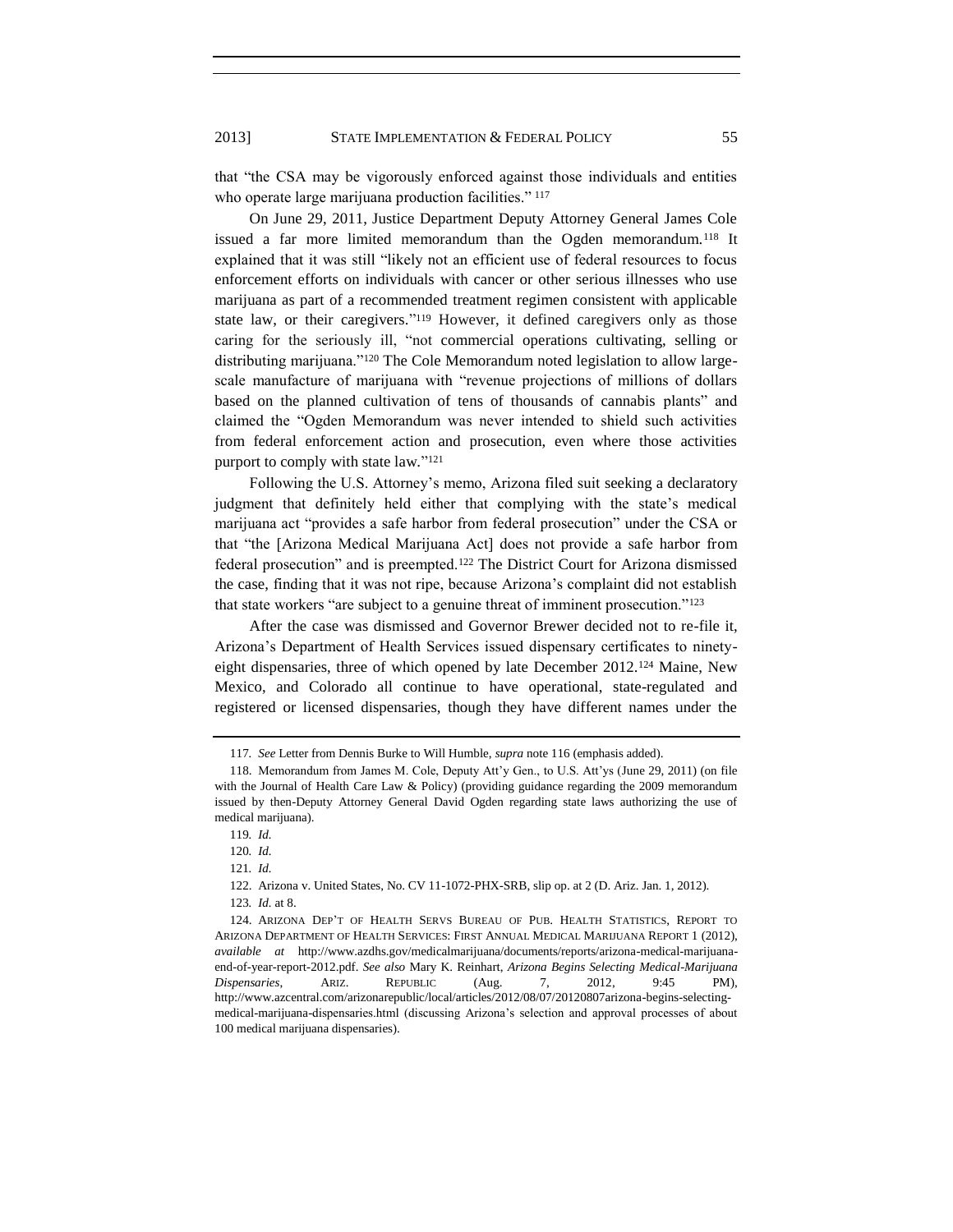different state laws.<sup>125</sup> No dispensaries are known to have been targeted by federal law enforcement in New Mexico and Maine.<sup>126</sup> In Colorado, several medical marijuana centers located within 1,000 feet of schools were threatened with property forfeiture if they remained in those locations.<sup>127</sup> However, hundreds more have continued to operate further away from schools.<sup>128</sup>

In addition to Arizona,<sup>129</sup> the District of Columbia,<sup>130</sup> Rhode Island,<sup>131</sup> Vermont,<sup>132</sup> and New Jersey<sup>133</sup> have given preliminary approval or have issued registrations or licenses to dispensaries. Arizona<sup>134</sup> and New Jersey's<sup>135</sup> first dispensaries opened in December 2012, and the District of Columbia,<sup>136</sup> Rhode Island, $137$  and Vermont $138$  are expected to have operational dispensaries sometime

127*. See* Mary Shinn, *Medical Marijuana Dispensaries Near Schools Ordered to Close*, GAZETTE (Aug. 3, 2012, 6:33 PM), http://www.gazette.com/articles/dispensaries-142707-marijuana-schools.html.

128*. See* William Breathes, *Medical Marijuana Dispensaries: 266 Licensed MMCs in Colorado, 272 Pending*, DENVER WESTWORD (Oct. 31, 2012, 4:20 PM), http://blogs.westword.com/latestword/ 2012/10/medical\_marijuana\_dispensaries\_266\_licensed\_colorado.php (stating that as of October 2012, 266 licensed medical marijuana dispensaries were located in Colorado).

129*. See* Reinhart, *supra* not[e 124.](#page-17-0)

130*. See D.C. Announces Medical Marijuana Dispensary Locations*, NBC WASH. (June 12, 2012, 9:47 PM), http://www.nbcwashington.com/investigations/series/medical-marijuana/DC-Announces-Medical-Marijuana-Dispensary-Locations-158566545.html.

131*. See Marijuana Dispensaries Could Open in 6 Months*, TURN TO 10 (Aug. 13, 2012), *available at* http://www2.turnto10.com/news/2012/aug/13/marijuana-dispensaries-could-open-6-months-ar-1135922/.

132*. See* Kirk Carapezza, *As Vt. Approves Marijuana Dispensaries, Towns Prepare to Host Them*, VT. PUB, RADIO (Sept. 16, 2012, 7:34 AM), http://www.vpr.net/news\_detail/95913/as-vt-approvesmarijuana-dispensaries-towns-prepar/.

133*. See* CBS News Staff, *N.J. Issues State's First Medical Marijuana Permit*, CBS NEWS (Apr. 17, 2012, 12:57 PM), http://www.cbsnews.com/8301-504763\_162-57415274-10391704/n.j-issues-statesfirst-medical-marijuana-permit/.

134. Associated Press, *Arizona's First Medical Marijuana Dispensary Opens,* EAST VALLEY TRIBUNE (Dec. 6, 2012), http://www.eastvalleytribune.com/local/health/article\_005e8b62-3ffe-11e2 b2af-001a4bcf887a.html.

135. Anemona Hartocollis, First Ounces of Marijuana Leave a New Jersey Dispensary, N.Y. Times, Dec. 7, 2012, at A32.

136. Greta Kreuz, *D.C.'s First Medical Marijuana Dispensary Hopes for April Opening*, WJLA.COM (Feb. 14, 2013, 11:53 PM), http://www.wjla.com/articles/2013/02/d-c-s-first-medicalmarijuana-dispensary-hopes-for-april-opening--85240.html.

137. Kevin P. O'Connor, *Medical Marijuana Dispensary in R.I. Ready To Go, Awaits Certification*, THE HERALD NEWS (Mar. 2, 2013, 10:20 PM), http://www.tauntongazette.com/news/x1551259449/ Medical-marijuana-dispensary-in-R-I-ready-to-go-awaits-certification#ixzz2NYIkWSsB.

<sup>125.</sup> ME. REV. STAT ANN. tit. 22, § 2383-B (Supp. 2011); N.M. CODE R. § 7.34.4 (2010); COLO. REV. STAT. ANN. § 12-43.3-104 (West Supp. 2012).

<sup>126</sup>*. See* Lucia Graves, *Lawmakers in 5 States Tell Feds to Back Off Medical Marijuana*, HUFFINGTON POST (Apr. 2, 2012, 4:26 PM), http://www.huffingtonpost.com/2012/04/02/lawmakers-in-5-states-tell-feds-medical-marijuana\_n\_1397811.html (posting a letter from lawmakers in five states to the federal government pointing out that the federal governement has never before prosecuted any state employees involved in state sanctioned medical marijuana dispensaries).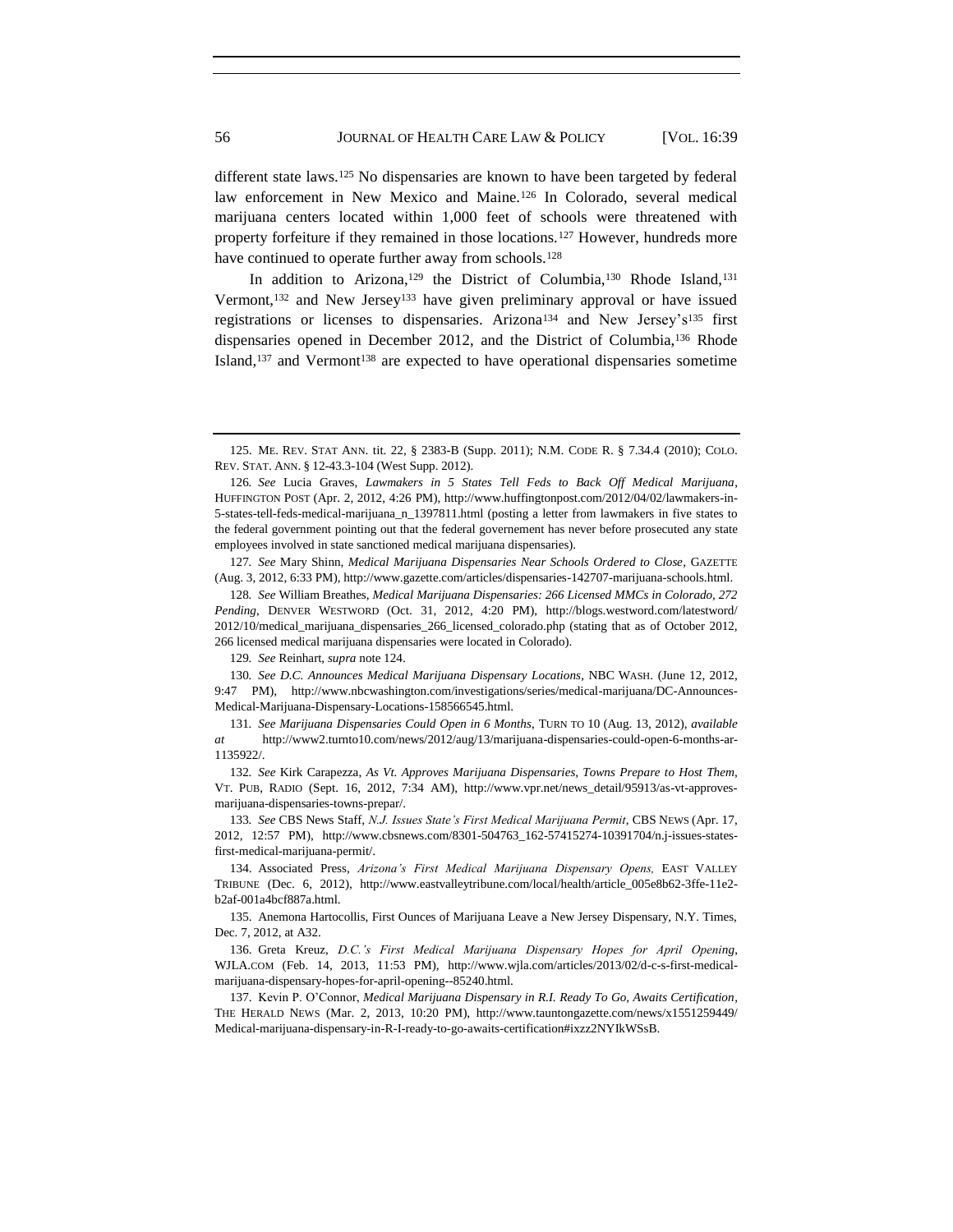in spring 2013. Connecticut passed a law that included dispensaries in 2012, and dispensary rules should be drafted by July 1, 2013.<sup>139</sup> Massachusetts is also implementing a new medical marijuana law that includes dispensary provisions.<sup>140</sup> The Maryland General Assembly has also enacted a bill allowing certain hospitals to run medical marijuana programs approved and regulated by an independent commission.<sup>141</sup> No state workers in any state licensing dispensaries have faced prosecution.<sup>142</sup>

In those states without state-licensed or state-registered dispensaries, dispensaries have been occasionally targeted with federal raids,<sup>143</sup> others have been threatened with federal property forfeiture,<sup>144</sup> and some dispensary operators and staffers have been federally prosecuted.<sup>145</sup> Nonetheless, as has been the case since even before California voters allowed medical marijuana, hundreds of dispensaries continue to operate.<sup>146</sup>

#### IV. CONCLUSION

After other state attempts to allow the medical use of marijuana failed due to federal policy or ceased being operational, eighteen states and Washington, D.C. decriminalized the use of marijuana under state or district law. Hundreds of

<sup>138</sup>*. See* Michael Brindley*, As N.H. Weighs Medical Marijuana, Neighboring States Say Their Programs Are Working*, New Hampshire News (Mar. 12, 2013), http://www.nhpr.org/post/nh-weighsmedical-marijuana-neighboring-states-say-their-programs-are-working.

<sup>139.</sup> 2012 Conn. Acts 12-55 (Reg. Sess.).

<sup>140.</sup> 2012 Mass. Legis. Serv. 369 (West); MICH. COMP. LAWS ANN. §§ 333.26421–.26430 (West Supp. 2012)

<sup>141</sup>*. See* Erin Cox, BALT. SUN (Apr. 8, 2013), http://articles.baltimoresun.com/2013-04- 08/news/bal-medical-marijuana-approved-20130408\_1\_medical-marijuana-program-maryland-senatemartin-o-malley. H.B. 1101 allows "academic medical centers"—hospitals that conduct research and have medical residency programs—to apply to an independent commission under the Department of

Health and Mental Hygiene to run medical marijuana programs. H.B. 1101, 433rd Leg., 1st Sess. (Md. 2013). The marijuana would be produced by the federal government or in-state growers licensed by the commission. *Id.*

<sup>142.</sup> Arizona v. United States, No. CV 11-1072-PHX-SRB, slip op. at 8 (D. Ariz. Jan. 1, 2012) (noting the lack of history on prosecution of state employees for participation in state-sanctioned medical marijuana schemes).

<sup>143</sup>*. See, e.g.*, Andrew Blankstein, *Feds Target 71 Medical Marijuana Dispensaries in L.A. County*, L.A. TIMES, Sept. 25, 2012, http://latimesblogs.latimes.com/lanow/2012/09/feds-target-71-medicalmarijuana-dispensaries-in-la-county.html (describing federal raids on seventy-one medical marijuana dispensaries in Los Angeles County).

<sup>144</sup>*. See, e.g.*, Malia Wollan, *Oakland Files Suit Against U.S. to Prevent Closing of Marijuana Dispensary*, N.Y. TIMES, Oct. 12, 2012, at A18 (discussing a lawsuit filed by the Department of Justice seeking property seizure of a medical marijuana dispensary in Oakland, California).

<sup>145</sup>*. See, e.g.*, Eve Byron, *Trial Starts in Medical Marijuana Case*, INDEP. REC., Sept. 25, 2012, http://helenair.com/news/local/crime-and-courts/trial-starts-in-medical-marijuana-case/article\_cbfa2b32- 06d8-11e2-8fb8-001a4bcf887a.html (detailing the federal government's prosecution of owners of a medical marijuana dispensary in Montana).

<sup>146</sup>*. See supra* note[s 64,](#page-10-0) [95](#page-14-0) and accompanying text.